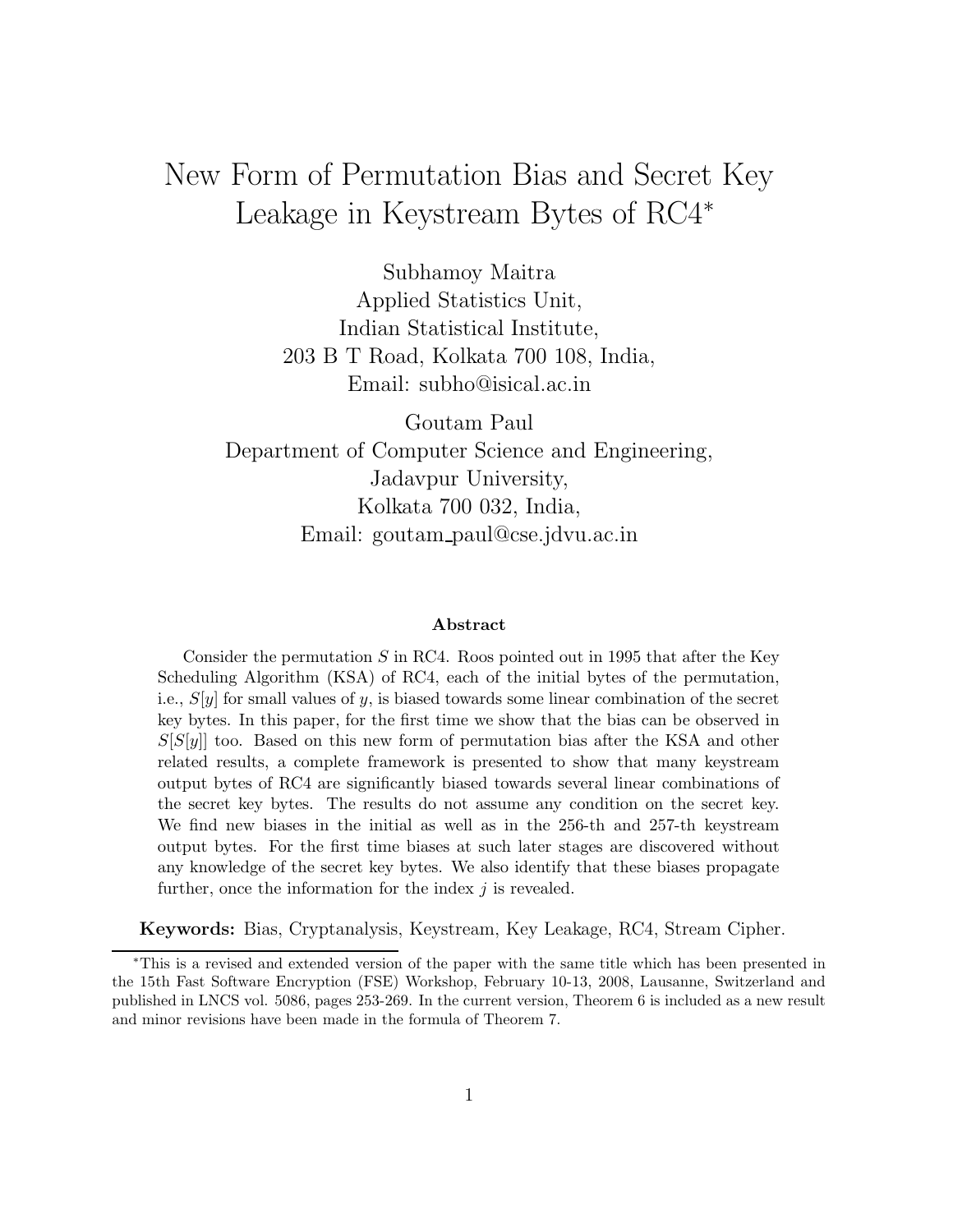## 1 Introduction

RC4 is one of the most well known stream ciphers. It has very simple implementation and is used in a number of commercial products till date. Being one of the popular stream ciphers, it has also been subjected to many cryptanalytic attempts for more than a decade. Though lots of weaknesses have already been explored in RC4 [1, 2, 3, 4, 5, 6, 7, 8, 10, 11, 12, 14, 15, 16, 18, 19, 20], it could not be thoroughly cracked yet and proper use of this stream cipher is still believed to be quite secure. This motivates the analysis of RC4.

The Key Scheduling Algorithm (KSA) and the Pseudo Random Generation Algorithm (PRGA) of RC4 are presented below. The data structure contains an array S of size N (typically, 256), which contains a permutation of the integers  $\{0, \ldots, N-1\}$ , two indices i, j and the secret key array K. Given a secret key k of l bytes (typically 5 to 16), the array K of size N is such that  $K[y] = k[y \mod l]$  for any  $y, 0 \le y \le N - 1$ .

| Algorithm KSA            | Algorithm PRGA                    |
|--------------------------|-----------------------------------|
| <i>Initialization:</i>   | <i>Initialization:</i>            |
| For $i = 0, , N - 1$     | $i = j = 0;$                      |
| $S[i] = i;$              | Output Keystream Generation Loop: |
| $i=0$ ;                  | $i = i + 1$ ;                     |
| Scrambling:              | $j = j + S[i];$                   |
| For $i = 0, , N - 1$     | Swap $(S[i], S[j])$ ;             |
| $j = (j + S[i] + K[i]);$ | $t = S[i] + S[j];$                |
| $Swap(S[i], S[j])$ ;     | Output $z = S[t]$ ;               |

Apart from some minor details, the KSA and the PRGA are almost the same. In the KSA, the update of the index  $j$  depends on the secret key, whereas the key is not used in the PRGA. One may consider the PRGA as the KSA with all zero key. All additions in both the KSA and the PRGA are additions modulo N.

Initial empirical works based on the weaknesses of the RC4 KSA were explored in [16, 20] and several classes of weak keys had been identified. In [16], experimental evidences of the bias of the initial permutation bytes after the KSA towards the secret key have been reported. It was also observed in [16] that the first keystream output byte of RC4 leaks information about the secret key when the first two secret key bytes add to 0 mod 256. A more general theoretical study has been performed in [11, 12] which includes the observations of [16]. These biases do propagate to the keystream output bytes as observed in [5, 11]. In [5], the Glimpse theorem [4] is used to show the propagation of biases in the initial keystream output bytes. On the other hand, a bias in the choice of index has been exploited in [11] to show a bias in the first keystream output byte.

More than a decade ago (1995), Roos [16] pointed out that the initial bytes  $S[y]$  of the permutation after the KSA are biased towards some function  $f_y$  (see Section 1.1 for the definition of  $f_y$  of the secret key. Since then several works [2, 9, 10, 11, 12, 13] have considered biases of  $S[y]$  either with functions of the secret key bytes or with absolute values and discussed applications of these biases. However, no research has so far been published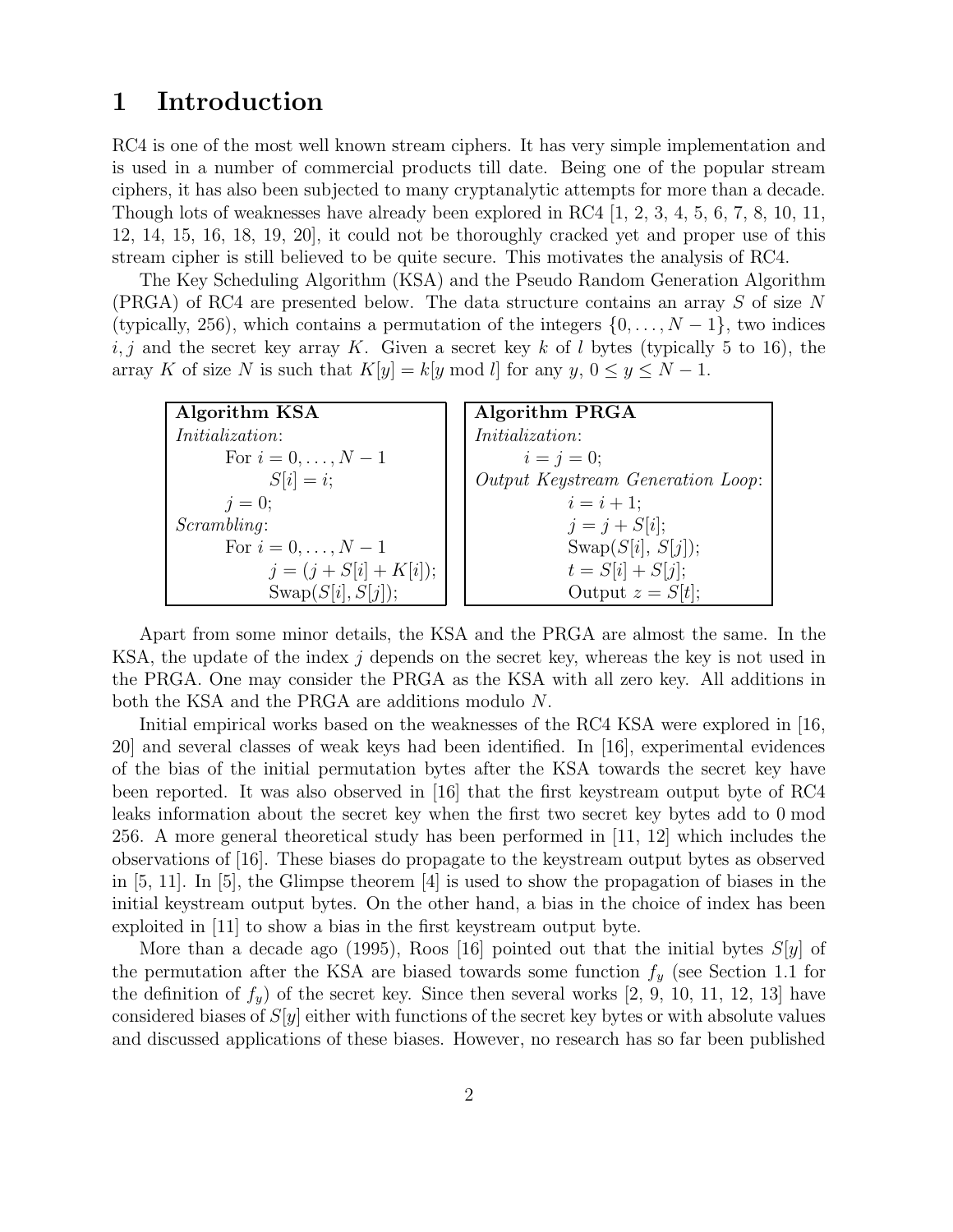to study how the bytes  $S[S[y]]$  are related to the secret key for different values of y. Here we solve this problem, identifying substantial biases in this direction. It is interesting to note that as the KSA proceeds, the probabilities  $P(S[y] = f_y)$  decrease monotonically, whereas the probabilities  $P(S[S|y]) = f_y$  first increases monotonically till the middle of the KSA and then decreases monotonically until the end of the KSA.

Using these results and other related techniques, we find new biases in the keystream output bytes towards the secret key. A complete framework is presented towards the leakage of information about the secret key in the keystream output bytes, that not only reveals new biases at a later stage (256, 257-th bytes), but also points out that the biases propagate further, once the information regarding  $j$  is known.

The works [2, 7] also explain how secret key information is leaked in the keystream output bytes. In [2], it is considered that the first few bytes of the secret key is known and based on that the next byte of the secret key is predicted. The attack is based on how secret key information is leaked in the first keystream output byte of the PRGA. In [7], the same idea of [2] has been exploited with the Glimpse theorem [4] to find the information leakage about the secret key at the 257-th byte of the PRGA. Note that, our result is better than that of [7], as in [7] the bias is observed only when certain conditions on the secret key and IV hold. However, the biases we note at 256, 257-th bytes do not assume any such condition on the secret key.

#### 1.1 Notations, Contributions and Outline

Let  $S_r$  be the permutation,  $i_r$  and  $j_r$  be the values of the indices i and j after r many rounds of the RC4 KSA,  $1 \leq r \leq N$ . Hence  $S_N$  is the permutation after the complete key scheduling. By  $S_0$ , we denote the initial identity permutation. During round r of the KSA,  $i_r = r - 1, 1 \le r \le N$ , and hence the permutation  $S_r$  after round r can also be denoted by  $S_{i_r+1}$ .

Let  $S_r^G$  be the permutation,  $i_r^G$  and  $j_r^G$  be the values of the indices i and j, and  $z_r$  be the keystream output byte after r many rounds of the PRGA,  $r \geq 1$ . Clearly,  $i_r^G = r \mod N$ . We also denote  $S_N$  by  $S_0^G$  as this is the permutation before the PRGA starts.

Further, let

$$
f_y = \frac{y(y+1)}{2} + \sum_{x=0}^{y} K[x],
$$

for  $y \geq 0$ . Note that all the additions and subtractions related to the key bytes, the permutation bytes and the indices are modulo N.

Our contribution can be summarized as follows.

- In Section 2, we present the results related to biased association of  $S_N[S_N[y]]$  towards the linear combination  $f_y$  of the secret key bytes.
- In Section 3, we present a framework for identifying biases in RC4 keystream bytes towards several linear combinations of the secret key bytes.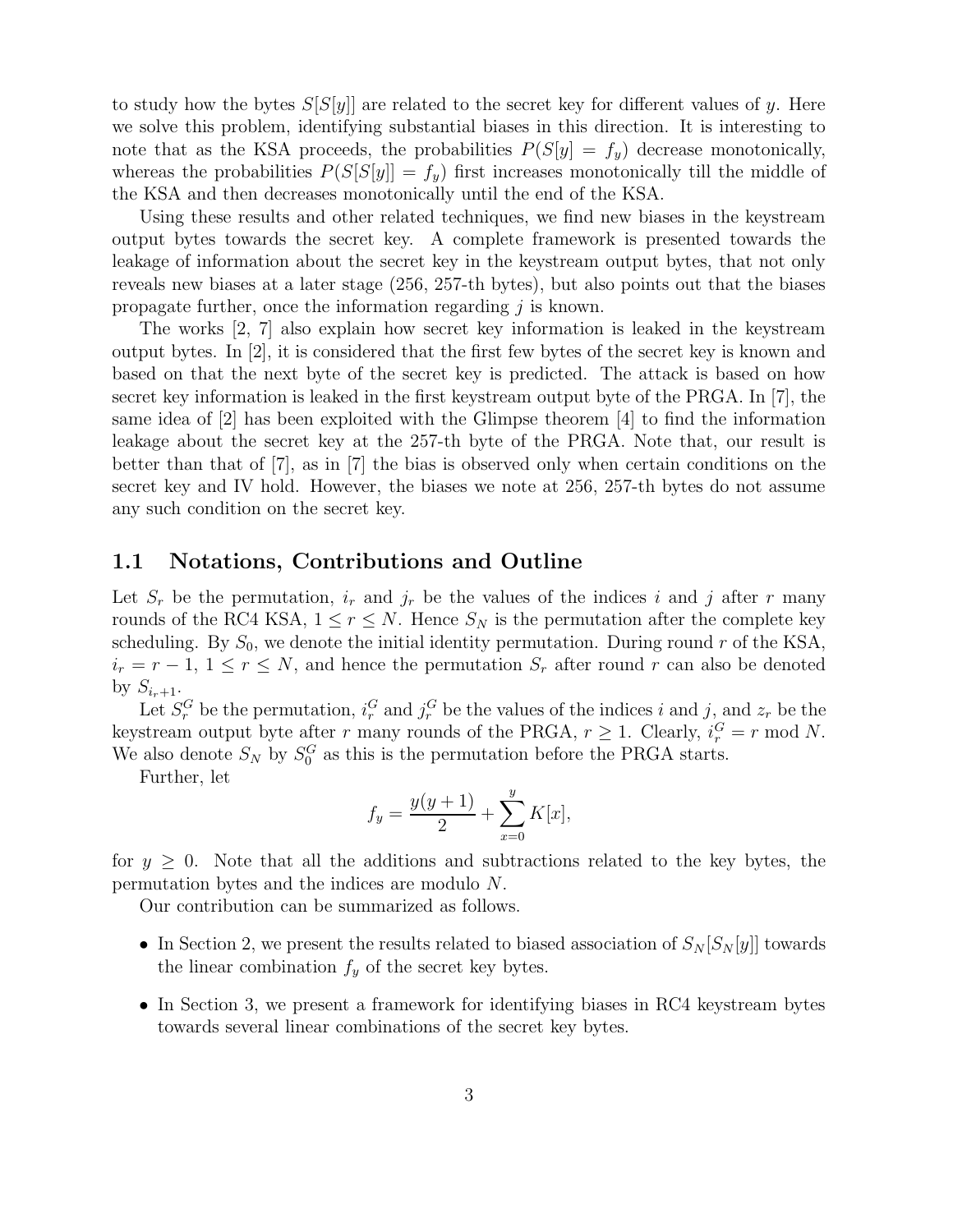- In Section 3.2, we show that  $P(z_N = N f_0)$  is not a random association. This indicates bias at  $z_{256}$ .
- In Section 3.3, we use the bias of  $S_N[S_N[1]]$  (from Section 2) to prove that  $P(z_{N+1} = N + 1 - f_1)$  is not a random association. This indicates bias at  $z_{257}$ .
- In Section 3.4, we observe new biases in the initial keystream bytes apart from the known ones [5]. It is shown that for  $r = 1$  and  $3 \le r \le 32$ ,  $P(z_r = f_{r-1})$  are not random associations.
- These results are taken together in Section 3.5 to present cryptanalytic applications.
- In Section 4, considering that the values of index  $j$  are leaked at some points during the PRGA, we show that biases of the keystream output bytes towards the secret key are observed at a much later stage.

## 2 Bias of  $S[S[y]]$  to Secret Key

We start this section discussing how  $P(S_r[S_r[1]] = f_1)$  varies with round  $r, 1 \le r \le N$ , during the KSA of RC4. Once again, note that  $f_1 = (K[0]+K[1]+1) \text{ mod } N$ . To motivate, we like to refer to Figure 1 that demonstrates the nature of the curve with an experimentation using 10 million randomly chosen secret keys. The probability  $P(S_r[S_r[1]] = f_1)$  increases till around  $r = \frac{N}{2}$  where it gets the maximum value around 0.185 and then it decreases to 0.136 at  $r = N$ . Note that this nature is not similar to the nature of  $P(S_r[1] = f_1)$  that decreases continuously as r increases during the KSA.

Towards the theoretical results, let us first present the base case for  $r = 2$ , i.e., after round 2 of the RC4 KSA.

**Lemma 1**  $P(S_2[S_2[1]] = K[0] + K[1] + 1) = \frac{3}{N} - \frac{4}{N^2} + \frac{2}{N^3}$ .  $Further, P(S_2[S_2[1]] = K[0] + K[1] + 1 \wedge S_2[1] \leq 1) \approx \frac{2}{N}$  $\frac{2}{N}$  .

**Proof:** The proof is based on three cases.

- 1. Let  $K[0] \neq 0, K[1] = N 1$ . The probability of this event is  $\frac{N-1}{N^2}$ . Now  $S_2[1] =$  $S_1[K[0] + K[1] + 1] = S_1[K[0]] = S_0[0] = 0.$  So,  $S_2[S_2[1]] = S_2[0] = S_1[0] = K[0] =$  $K[0] + K[1] + 1$ . Note that  $S_2[0] = S_1[0]$ , as  $K[0] + K[1] + 1 \neq 0$ . Moreover, in this case,  $S_2[1] \leq 1$ .
- 2. Let  $K[0] + K[1] = 0, K[0] \neq 1$ , i.e.,  $K[1] \neq N 1$ . The probability of this event is  $N-1$  $\frac{N-1}{N^2}$ . Now  $S_2[1] = S_1[K[0] + K[1] + 1] = S_1[1] = S_0[1] = 1$ . Note that  $S_1[1] = S_0[1]$ , as  $K[0] \neq 1$ . So,  $S_2[S_2[1]] = S_2[1] = 1 = K[0] + K[1] + 1$ . Also, in this case,  $S_2[1] \leq 1$ .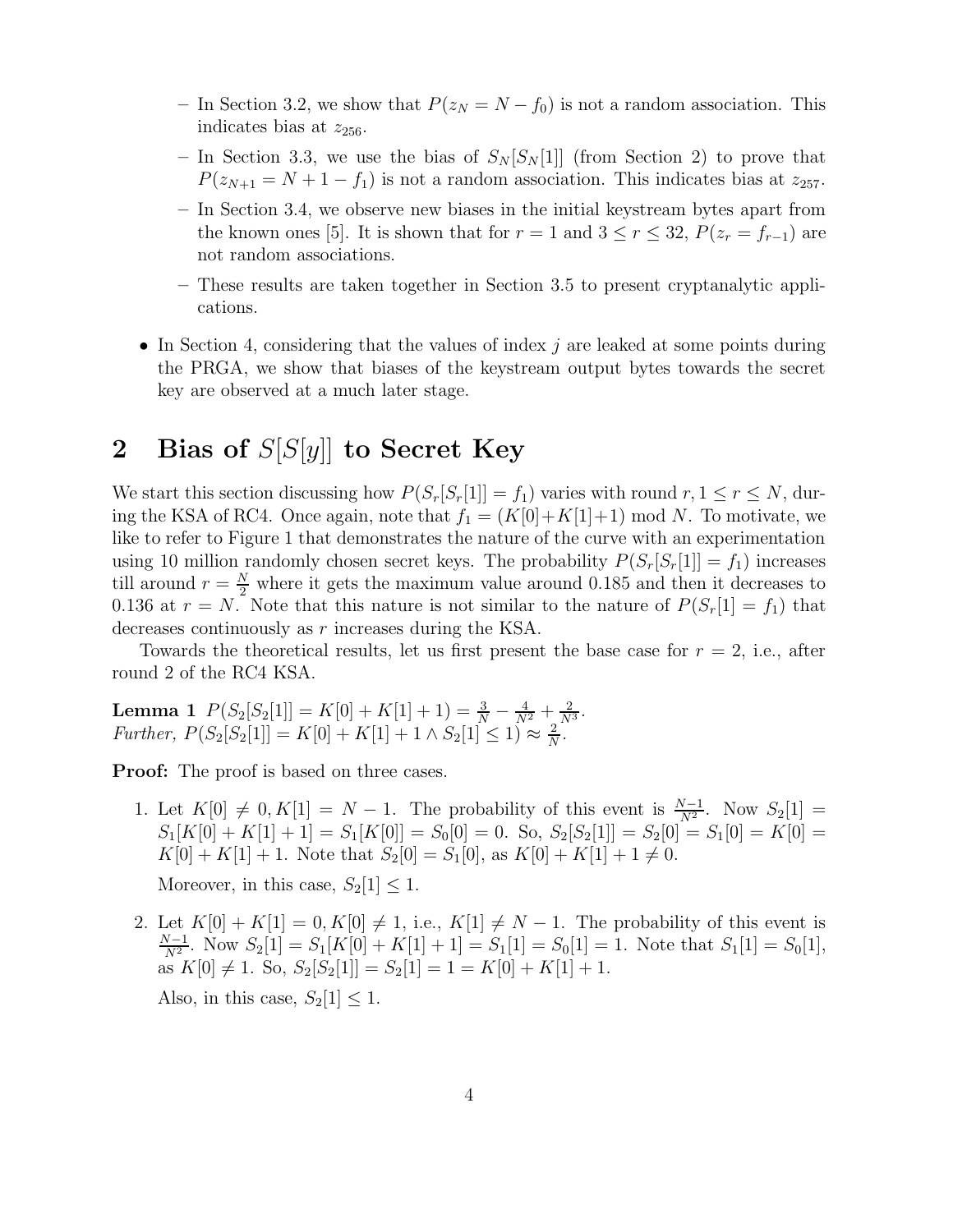

Figure 1:  $P(S_{i+1}[S_{i+1}[1]] = f_1)$  versus  $i (r = i + 1)$  during RC4 KSA.

3.  $S_2[S_2[1]]$  could be  $K[0] + K[1] + 1$  by random association except the two previous cases.

Out of that,  $S_2[1] \leq 1$  will happen in  $\frac{2}{N}$  proportion of cases.

Thus  $P(S_2[S_2[1]] = K[0] + K[1] + 1) = \frac{2(N-1)}{N^2} + (1 - \frac{2(N-1)}{N^2})\frac{1}{N} = \frac{3}{N} - \frac{4}{N^2} + \frac{2}{N^3}$ . Further  $P(S_2[S_2[1]] = K[0] + K[1] + 1 \wedge S_2[1] \leq 1) = \frac{2(N-1)}{N^2} + \frac{2}{N}$  $\frac{2}{N} \left(1 - \frac{2(N-1)}{N^2}\right) \frac{1}{N} = \frac{2}{N} - \frac{4(N-1)}{N^4} \approx \frac{2}{N}$  $\frac{2}{N}$ .

Lemma 1 shows that after the second round  $(i = 1, r = 2)$ , the event  $(S_2[S_2[1]] =$  $K[0] + K[1] + 1$  is not a random association.

**Lemma 2** Let  $p_r = P(S_r[S_r[1]] = K[0] + K[1] + 1 \wedge S_r[1] \le r - 1)$  for  $r \ge 2$ . Then for  $r \geq 3, p_r = (\frac{N-2}{N})$  $\frac{N-2}{N}$ ) $p_{r-1} + \frac{1}{N}$  $\frac{1}{N} \cdot \left(\frac{N-2}{N}\right)$  $\frac{N-2}{N}$ )  $\cdot$   $\left(\frac{N-1}{N}\right)$  $\frac{(r-1)}{N}$ <sup>2(r-2)</sup>.

**Proof:** After the  $(r-1)$ -th round is over, the permutation is  $S_{r-1}$ . In this case,  $p_{r-1}$  $P(S_{r-1}[S_{r-1}[1]] = K[0] + K[1] + 1 \wedge S_{r-1}[1] \leq r-2)$ . The event  $((S_r[S_r[1]] = K[0] + K[1] +$ 1)∧(Sr[1] ≤ r-1) can occur in two mutually exclusive and exhaustive ways:  $((S_r[S_r[1]] =$  $K[0] + K[1] + 1) \wedge (S_r[1] \leq r - 2)$  and  $((S_r[S_r[1]] = K[0] + K[1] + 1) \wedge (S_r[1] = r - 1)).$ We compute the contribution of each separately.

In the r-th round,  $i = r - 1$  and hence does not touch the indices  $0, \ldots, r - 2$ . Thus, the event  $((S_r[S_r[1]] = K[0] + K[1] + 1) \wedge (S_r[1] \leq r - 2)$  occurs if we already had  $((S_{r-1}[S_{r-1}[1]] = K[0] + K[1] + 1) \wedge (S_{r-1}[1] \leq r-2))$  and  $j_r \notin \{1, r-1\}$ . Thus, the contribution of this part is  $p_{r-1}(\frac{N-2}{N})$  $\frac{(-2)}{N}$ ).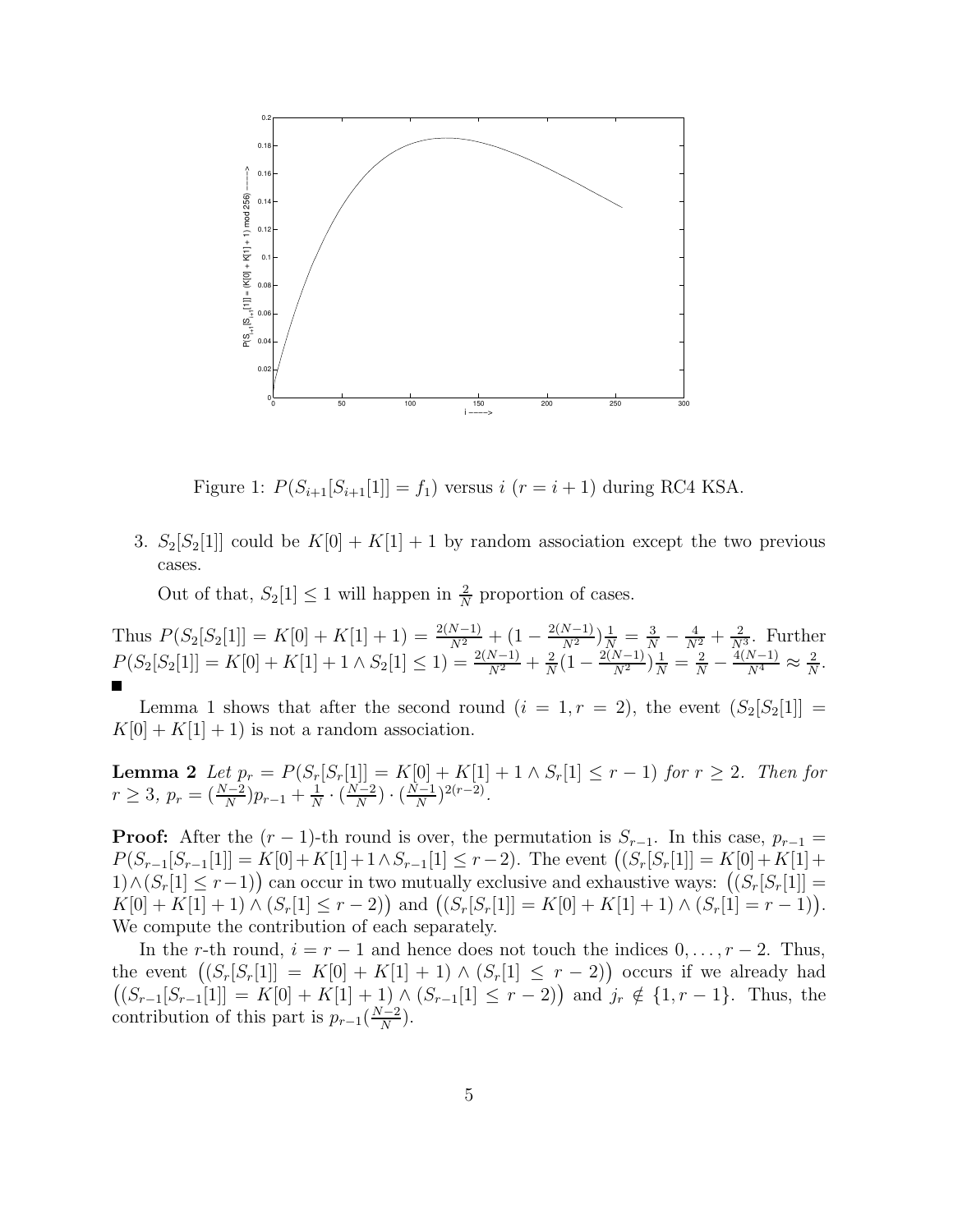The event  $((S_r[S_r[1]] = K[0] + K[1] + 1) \wedge (S_r[1] = r - 1))$  occurs if after the  $(r - 1)$ -th round,  $S_{r-1}[r-1] = r-1$ ,  $S_{r-1}[1] = K[0] + K[1] + 1$  and  $j_r = 1$  causing a swap involving the indices 1 and  $r - 1$ .

- 1. We have  $S_{r-1}[r-1] = r-1$  if the location  $r-1$  is not touched during the rounds  $i = 0, \ldots, r-2$ . This happens with a probability at least  $\left(\frac{N-1}{N}\right)$  $\frac{N-1}{N}$ )<sup>r-1</sup>.
- 2. The event  $S_{r-1}[1] = K[0] + K[1] + 1$  may happen as follows. In the first round (when  $i = 0$ ),  $j_1 \notin \{1, K[0] + K[1] + 1\}$  so that  $S_1[1] = 1$  and  $S_1[K[0] + K[1] + 1] =$  $K[0]+K[1]+1$  with probability  $\left(\frac{N-2}{N}\right)$  $\frac{N-2}{N}$ ). After this, in the second round (when  $i = 1$ ), we will have  $j_2 = j_1 + S_1[1] + K[1] = K[0] + K[1] + 1$ , and so after the swap,  $S_2[1] = K[0] + K[1] + 1$ . Now,  $K[0] + K[1] + 1$  remains in location 1 from the end of round 2 till the end of round  $(r-1)$  (when  $i = r-2$ ) with probability  $\left(\frac{N-1}{N}\right)$  $\frac{N-1}{N}$ <sup>r-3</sup>. Thus,  $P(S_{r-1}[1] = K[0] + K[1] + 1) = (\frac{N-2}{N})$  $\frac{N-1}{N}$ )  $\cdot$   $\left(\frac{N-1}{N}\right)$  $\frac{N-1}{N}$ )<sup>r-3</sup>.

3. In the r-th round (when  $i = r - 1$ ),  $j_r$  becomes 1 with probability  $\frac{1}{N}$  $\frac{1}{N}$ .

Thus, 
$$
P((S_r[S_r[1]) = K[0]+K[1]+1) \wedge (S_r[1] = r-1)) = (\frac{N-1}{N})^{r-1} \cdot (\frac{N-2}{N}) \cdot (\frac{N-1}{N})^{r-3} \cdot \frac{1}{N} = \frac{1}{N} \cdot (\frac{N-2}{N}) \cdot (\frac{N-1}{N})^{2(r-2)}
$$
.

Adding the above two contributions, we get  $p_r = (\frac{N-2}{N})$  $\frac{N-2}{N}$ ) $p_{r-1} + \frac{1}{N}$  $\frac{1}{N} \cdot \left(\frac{N-2}{N}\right)$  $\frac{N-2}{N}$ )  $\cdot$   $\left(\frac{N-1}{N}\right)$  $\frac{N-1}{N}$ )<sup>2(r-2)</sup>. The recurrence in Lemma 2 along with the base case in Lemma 1 completely specify the probabilities  $p_r$  for all  $r \in [2,\ldots,N]$ .

Theorem 1 After the complete KSA,  $P(S_N[S_N[1]] = K[0] + K[1] + 1) \approx (\frac{N-1}{N})$  $\frac{(N-1)}{N}$ <sup>2(N-1)</sup>.

**Proof:** Using the approximation  $\frac{N-2}{N} \approx \left(\frac{N-1}{N}\right)$  $(\frac{N-1}{N})^2$ , the recurrence in Lemma 2 can be rewritten as  $p_r = ap_{r-1} + a^{r-1}b$ , where  $a = (\frac{N-1}{N})$  $\frac{(b-1)}{N}$ <sup>2</sup> and  $b = \frac{1}{N}$  $\frac{1}{N}$ . The solution of this recurrence is given by  $p_r = a^{r-2}p_2 + (r-2)a^{r-1}b$ ,  $r \ge 2$ . Substituting the values of  $p_2$  (from Lemma 1), a and b, we get  $p_r = \frac{2}{N}$  $\frac{2}{N}(\frac{N-1}{N})$  $\frac{(r-1)}{N})^{2(r-2)}+(\frac{r-2}{N})$  $\frac{(-2)}{N}(\frac{N-1}{N})^{2(r-1)}$ . Substituting  $r = N$  and noting the fact that  $P((S_N[S_N[1]] = K[0]+ K[1]+1) \wedge (S_N[1] \leq N-1)) = P(S_N[S_N[1]] = K[0]+ K[1]+1),$ we get  $P(S_N[S_N[1]] = K[0] + K[1] + 1) = \frac{2}{N}$  $\frac{2}{N}(\frac{N-1}{N})$  $\frac{(N-1)}{N})^{2(N-2)} + (\frac{N-2}{N})$  $\frac{(N-1)}{N}$  $\left(\frac{N-1}{N}\right)^{2(N-1)}$ . Note that the second term ( $\approx 0.1348$  for  $N = 256$ ) dominates over the negligibly small first term  $(\approx 0.0011$  for  $N = 256$ ), and so  $P(S_N[S_N[1]] = K[0] + K[1] + 1) \approx \left(\frac{N-1}{N}\right)$  $\frac{N-1}{N}$ )<sup>2(N-1)</sup> (replacing  $\frac{N-2}{N} = 1 - \frac{2}{N}$  $\frac{2}{N}$  by 1 in the second term).

Now we like to present a more detailed observation. In [16, 12], the association between  $S_N[y]$  and  $f_y$  is shown. As we have observed the non-random association between  $S_N[S_N[1]]$ and  $f_1$ , it is important to study what is the association between  $S_N[S_N[y]]$  and  $f_y$ , and moving further, the association between  $S_N[S_N[S_N[y]]]$  and  $f_y$ , for  $0 \le y \le N - 1$  and so on. Our experimental observations show that these associations are not random (i.e., much more than  $\frac{1}{N}$ ) for initial values of y. The experimental observations (over 10 million runs of randomly chosen keys) are presented in Figure 2.

The theoretical analysis of the biases of  $S_r[S_r[y]]$  towards  $f_y$  for small values of y is presented in Appendix A. The results involved in the process are tedious and we need to approximate certain quantities to get the following closed form formula.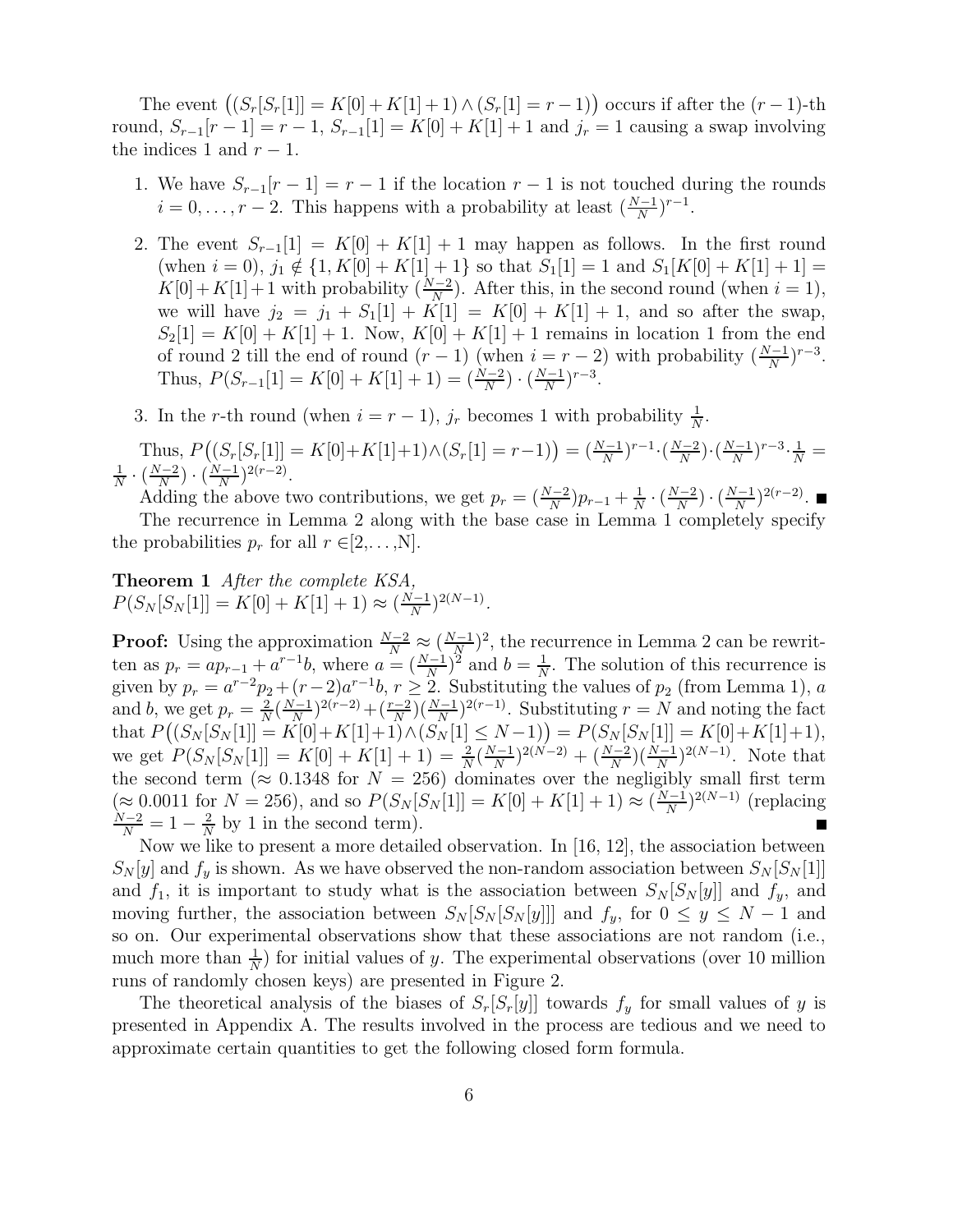

Figure 2: A:  $P(S_N[y] = f_y)$ , B:  $P(S_N[S_N[y]] = f_y)$ , C:  $P(S_N[S_N[y]]] = f_y)$  versus y  $(0 \le y \le 255)$ .

Theorem 2 After the complete KSA,  $P(S_N[S_N[y]] = f_y) \approx \frac{y}{N}$  $\frac{y}{N} \cdot \left(\frac{N-1}{N}\right)$  $\frac{N-1}{N}$ ) $\frac{y(y+1)}{2}$ +2(N-2) +  $\frac{1}{N}$  $\frac{1}{N} \cdot \left(\frac{N-1}{N}\right)$  $\frac{N^{(y+1)}}{N}$ <sup>y(y+1)</sup> -y+2(N-1) + ( $\frac{N-y-1}{N}$  $\frac{-y-1}{N}$ )  $\cdot$   $\left(\frac{N-y}{N}\right)$  $\frac{(-y)}{N}$ ).  $\left(\frac{N-1}{N}\right)$  $\frac{y(y+1)}{N}$ <sup>y(y+1)</sup>+2N-3, 0 ≤ y ≤ 31.

Extending similar techniques, the association between  $S_N[S_N \dots [S_N [y]] \dots]$  and  $f_y$  can be studied in general. Though the general results are combinatorially interesting, it is not immediate how they will be applicable to find further weaknesses in the RC4 PRGA. In terms of cryptanalytic point of view, we use the non-random association of  $S_N[S_N[1]]$  relating  $f_1$ (Theorem 1) to obtain the bias at the 257-th keystream output byte in Section 3.3.

## 3 Biases in RC4 Keystream

We present new biases in Sections 3.2, 3.3 and 3.4, which were not known earlier. For presenting these results, we need to build a framework. That is presented in Section 3.1. Some biases in initial keystream bytes of RC4 has earlier been pointed out in [5] that has later been discussed in [18] too. Under our framework, the biases of [5] is presented in Theorem 3.

#### 3.1 Existing Results under Our Framework

Let  $S_r^G$  be the permutation,  $i_r^G$  and  $j_r^G$  be the values of the indices i and j, and  $z_r$  be the r keystream output byte after r many rounds of the PRGA,  $r \geq 1$ . Clearly,  $i_r^G = r \mod N$ .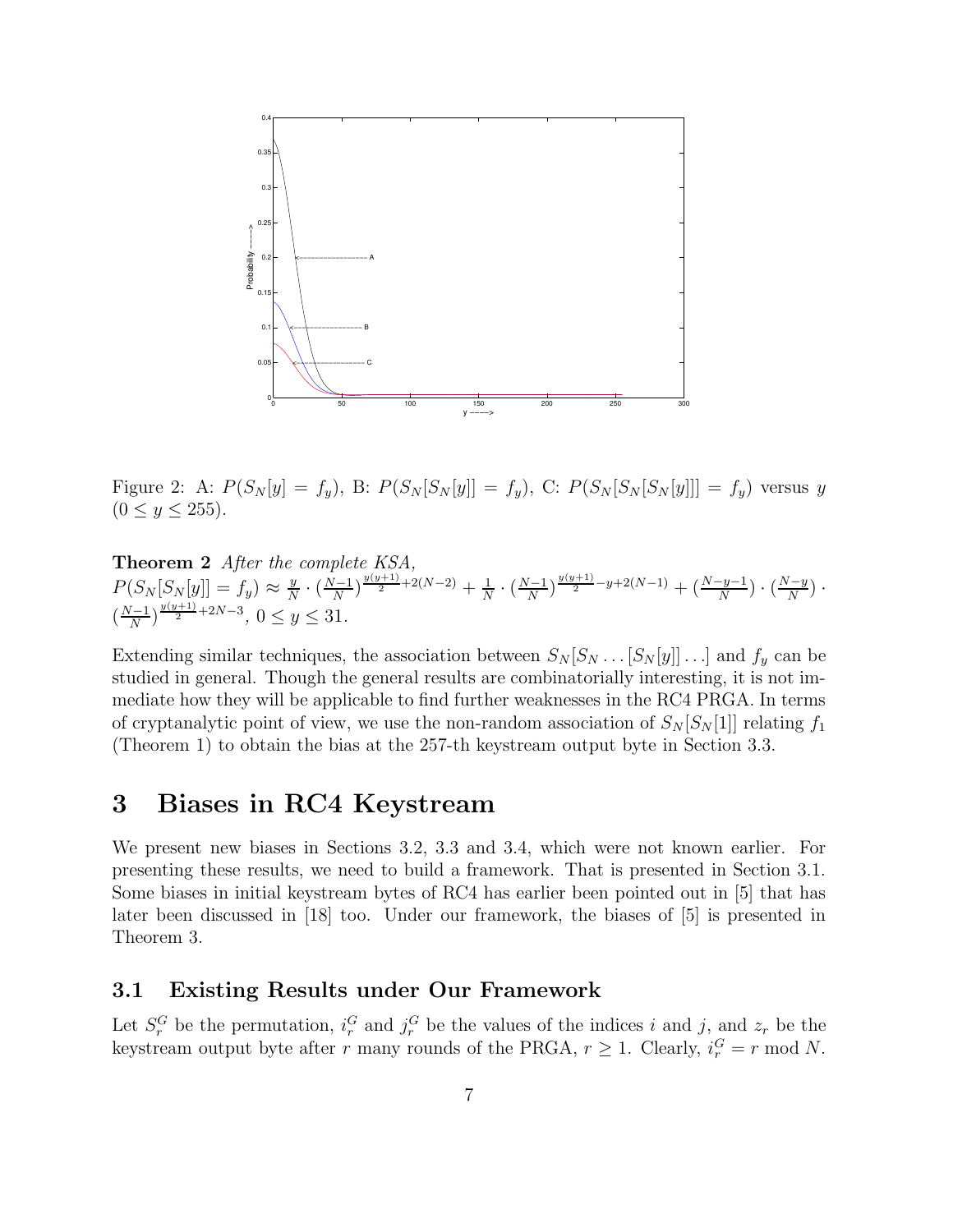We also denote  $S_N$  by  $S_0^G$  as this is the permutation before the PRGA starts.

Let us consider the existing result that relates each permutation byte after the KSA with certain linear combination of the secret key bytes.

**Proposition 1** [12, Theorem 1] Consider that the index j takes its values uniformly at random during the KSA rounds. Then,  $P(S_r[y] = f_y) \approx (\frac{N-y}{N})$  $\frac{N-y}{N}$ )  $\cdot$   $\left(\frac{N-1}{N}\right)$  $\frac{N}{N}\big)^{\left[\frac{y(y+1)}{2}+r\right]} + \frac{1}{N}$  $\frac{1}{N}$ ,  $0 \leq y \leq r-1, 1 \leq r \leq N.$ 

Substituting  $r = N$  in the statement of the above Proposition, we get the following.

Corollary 1 The bias of the final permutation after the KSA towards the secret key is given by  $P(S_N[y] = f_y) = \left(\frac{N-y}{N}\right)$  $\frac{N-y}{N}$ )  $\cdot$   $\left(\frac{N-1}{N}\right)$  $\frac{N}{N}\big)^{\left[\frac{y(y+1)}{2}+N\right]}+\frac{1}{N}$  $\frac{1}{N}$ ,  $0 \le y \le N - 1$ .

As explained in  $[12]$ , the above result indicates significant biases for small values of y (more precisely, for  $0 \le y \le 47$ ), that is supported by the experimental result presented in  $|16|$ .

The Glimpse Main Theorem [4, 7] states that after the r-th round of the PRGA,  $r > 1$ ,  $P(S_r^G[j_r^G] = r - z_r) = P(S_r^G[i_r^G] = j_r^G - z_r) = \frac{2}{N}$  $\frac{2}{N}$ . We rewrite the first relation between  $S_r^G[j_r^G]$  and  $r - z_r$  as the following proposition.

Proposition 2  $P(z_r = r - S_{r-1}^G[i_r^G]) = \frac{2}{N}$  $\frac{2}{N}$ ,  $r \geq 1$ .

**Proof:**  $S_r^G[j_r^G]$  is assigned the value of  $S_{r-1}^G[i_r^G]$ . As the Glimpse Main Theorem gives  $P(z_r = r - S_r^G[j_r^G]) = \frac{2}{N}$  $\frac{2}{N}$  for  $r \ge 1$ , we get  $P(z_r = r - S_{r-1}^G[i_r^G]) = \frac{2}{N}$  $\frac{2}{N}$  for  $r \geq 1$ .

The idea of writing the Glimpse Main Theorem in the form of Proposition 2 is due to the fact that relating " $z_r$  to  $S_{r-1}^G[i_r^G]$ " will ultimately relate " $z_r$  to the secret key bytes", as the permutations in the initial rounds of the PRGA are related to the secret key.

The following lemma shows how the permutation bytes at rounds t and  $r-1$  of the PRGA, for  $t + 2 \leq r$ , are related.

**Lemma 3** Let  $P(S_t^G[i_r^G] = X) = q_{t,r}$ , for some X. Then, for  $t + 2 \leq r \leq t + N$ ,  $P(S_{r-1}^G[i_r^G] = X) = q_{t,r} \cdot \left[ \left( \frac{N-1}{N} \right) \right]$  $\frac{N-1}{N}$ )<sup>r-t-1</sup> –  $\frac{1}{N}$  $\frac{1}{N}$  +  $\frac{1}{N}$  $\frac{1}{N}$ .

**Proof:** We consider two separate cases.

- 1.  $S_t^G[i_r^G] = X$  and during the next  $(r-t-1)$  rounds of the PRGA, the index  $i_r^G$  is not touched by any of the  $r - t - 1$  many j values (since  $t + 2 \le r \le t + N$ , the index  $i_r^G$ is not touched by any of the  $r - t - 1$  many i values anyway). The first event occurs with probability  $q_{t,r}$  and the second event occurs with probability  $\left(\frac{N-1}{N}\right)$  $\frac{N-1}{N}$ <sup>r-t-1</sup>. Thus the contribution of this case is  $q_{t,r} \cdot (\frac{N-1}{N})$  $\frac{N-1}{N}$ )<sup>r-t-1</sup>.
- 2.  $S_t^G[i_r^G] \neq X$  and still  $S_{r-1}^G[i_r^G]$  equals X by random association. The contribution of this case is  $(1 - q_{t,r}) \cdot \frac{1}{N}$  $\frac{1}{N}$ .

Thus, adding the above two contributions, we get  $P(S_{r-1}^G[i_r^G] = X) = q_{t,r} \cdot (\frac{N-1}{N})$  $\frac{N-1}{N}$ )<sup>r-t-1</sup> +  $(1 - q_{t,r}) \cdot \frac{1}{N} = q_{t,r} \cdot \left[ \left( \frac{N-1}{N} \right) \right]$  $\frac{(-1)}{N}$ <sup>r-t-1</sup> –  $\frac{1}{N}$  $\frac{1}{N}$  +  $\frac{1}{N}$  $\frac{1}{N}$ .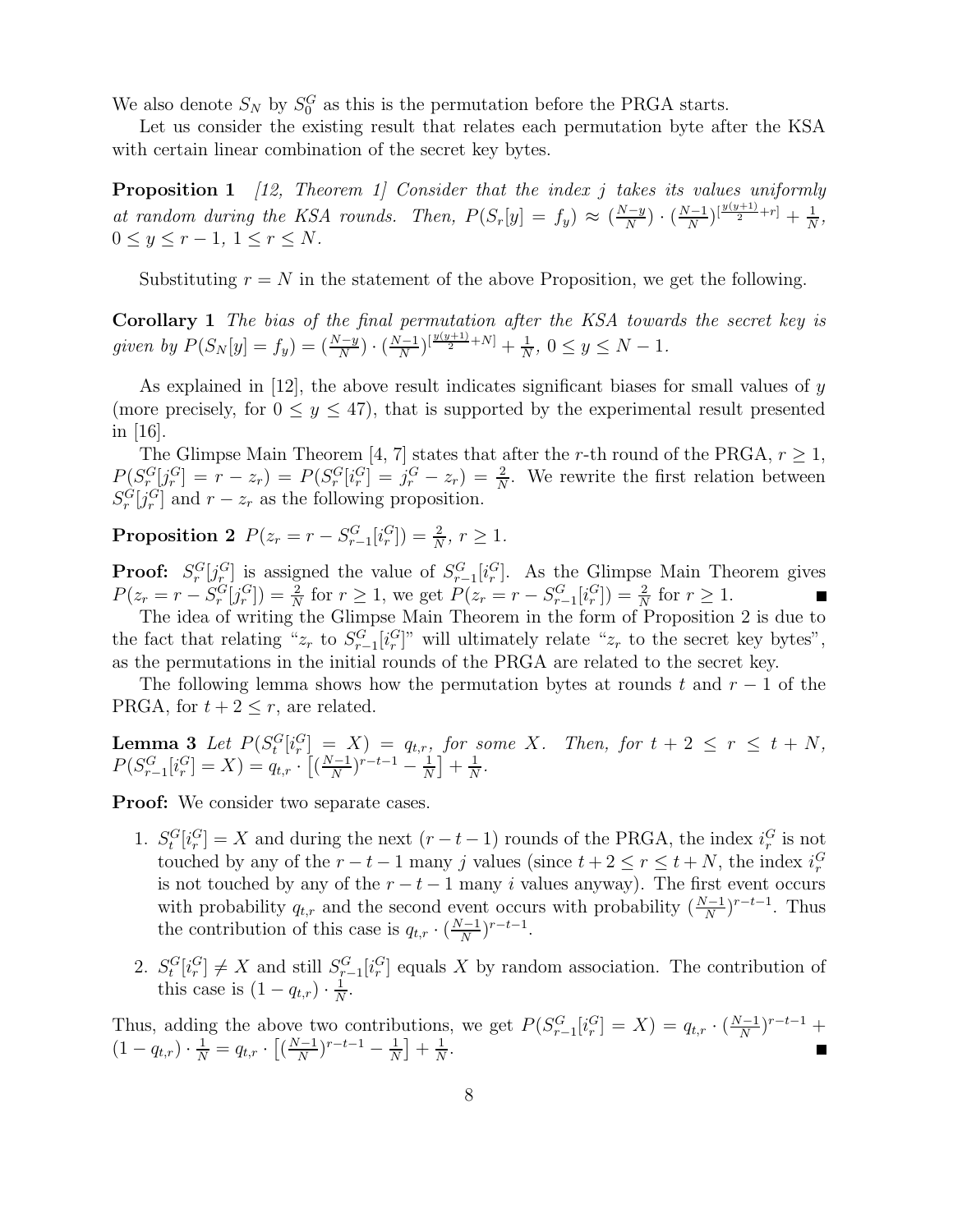**Remark 1** The above result holds for  $t + 2 \le r \le t + N$ , and not for  $r = t + 1$ . If we take  $r = t + 1$ , then  $S_{r-1}^G = S_t^G$ , which is our starting point, i.e.,  $P(S_{r-1}^G[i_r^G] = X) = P(S_t^G[i_r^G] = X)$  $X$ ) =  $q_{t,r}$ .

The following is an immediate consequence of Lemma 3.

Corollary 2 *For*  $2 \le r \le N - 1$ ,  $P(S_{r-1}^G[r] = f_r) = [(\frac{N-r}{N}]$  $\frac{N-r}{N}$ )  $\cdot$   $\left(\frac{N-1}{N}\right)$  $\frac{N}{N}$ ) $\left[\frac{r(r+1)}{2}+N\right]$  +  $\frac{1}{N}$  $\frac{1}{N}$ .  $\left(\frac{N-1}{N}\right)$  $\frac{N-1}{N}$ )<sup>r-1</sup> –  $\frac{1}{N}$  $\frac{1}{N}$  +  $\frac{1}{N}$  $\frac{1}{N}$ .

**Proof:** For  $2 \le r \le N - 1$ , we have  $i_r^G = r$ . Taking  $X = f_r$  and  $t = 0$  in Lemma 3, we have  $q_{0,r} = P(S_0^G[r] = f_r) = P(S_N[r] = f_r) = \left(\frac{N-r}{N}\right)$  $\frac{N-r}{N}$ )  $\cdot$   $\left(\frac{N-1}{N}\right)$  $\frac{N-1}{N}$ ) $\left[\frac{r(r+1)}{2}+N\right]$  +  $\frac{1}{N}$  $\frac{1}{N}$  (by Corollary 1), and hence  $P(S_{r-1}^G[r] = f_r) = \left[\frac{N-r}{N}\right]$  $\frac{N-r}{N}$ )  $\cdot$   $\left(\frac{N-1}{N}\right)$  $\frac{N}{N}\big)^{\left[\frac{r(r+1)}{2}+N\right]}+\frac{1}{N}$  $\frac{1}{N}$   $\cdot$   $\left[\left(\frac{N-1}{N}\right)$  $\frac{(r-1)}{N}$ <sup>r-1</sup> –  $\frac{1}{N}$  $\frac{1}{N}$  +  $\frac{1}{N}$  $\frac{1}{N}$ .

Next, we present the bias of each keystream output byte to a combination of the secret key bytes in the following lemma.

**Lemma 4** Let  $P(S_{r-1}^G[i_r^G] = f_{i_r^G}) = w_r$ , for  $r \ge 1$ . Then  $P(z_r = r - f_{i_r^G}) = \frac{1}{N}$  $\frac{1}{N} \cdot (1 + w_r),$  $r > 1$ .

**Proof:** We consider two separate cases in which the event  $(z_r = r - f_{i_r}$  can occur.

- 1.  $S_{r-1}^G[i_r^G] = f_{i_r^G}$  and  $z_r = r S_{r-1}^G[i_r^G]$ . The contribution of this case is  $P(S_{r-1}^G[i_r^G] =$  $f_{i_r}$  $\cdot P(z_r = r - S_{r-1}^G[i_r^G]) = w_r \cdot \frac{2}{N}$  $\frac{2}{N}$  (by Proposition 2).
- 2.  $S_{r-1}^G[i_r^G] \neq f_{i_r^G}$ , and still  $z_r = r f_{i_r^G}$  due to random association. So the contribution of this case is  $P(S_{r-1}^G[i_r^G] \neq f_{i_r^G}) \cdot \frac{1}{N} = (1 - w_r) \cdot \frac{1}{N}$  $\frac{1}{N}$ .

Adding the above two contributions, we get the total probability as  $w_r \cdot \frac{2}{N} + (1 - w_r) \cdot \frac{1}{N}$ N  $=\frac{1}{\lambda}$  $\frac{1}{N} \cdot (1 + w_r).$ 

The following biases were discovered in [5].

Theorem 3

(1) 
$$
P(z_1 = 1 - f_1) = \frac{1}{N} \cdot \left( 1 + \left( \frac{N-1}{N} \right)^{N+2} + \frac{1}{N} \right)
$$
.  
\n(2) For  $2 \le r \le N - 1$ ,  
\n $P(z_r = r - f_r) = \frac{1}{N} \cdot \left( 1 + \left[ \left( \frac{N-r}{N} \right) \cdot \left( \frac{N-1}{N} \right)^{\left[\frac{r(r+1)}{2} + N\right]} + \frac{1}{N} \right] \cdot \left[ \left( \frac{N-1}{N} \right)^{r-1} - \frac{1}{N} \right] + \frac{1}{N} \right)$ .

**Proof:** First, we prove part (1). In the first round, i.e., when  $r = 1$ , we have  $i_r^G = 1$  and  $f_{i_G^G} = f_1$ , and so  $w_1 = P(S_0^G[1] = f_1) = P(S_N[1] = f_1) = (\frac{N-1}{N})$  $\frac{N-1}{N}$ )  $\cdot$   $\left(\frac{N-1}{N}\right)$  $\frac{N}{N}$ ) $\left[\frac{1(1+1)}{2}+N\right]$  +  $\frac{1}{N}$  =  $\left(\frac{N-1}{N}\right)$  $\frac{(N-1)}{N}$ ) $N+2+\frac{1}{N}$  $\frac{1}{N}$  (by Corollary 1). Now, using Lemma 4, we get  $P(z_1 = 1-f_1) = \frac{1}{N}$  $\frac{1}{N} \cdot (1 + w_1) =$ 1  $\frac{1}{N} \cdot \left(1 + \left(\frac{N-1}{N}\right)\right)$  $\frac{(n-1)}{N}$ )<sup>N+2</sup> +  $\frac{1}{N}$  $\frac{1}{N}$ .

Next, we prove part (2). From Corollary 2,  $w_r = P(S_{r-1}^G[r] = f_r) = [(\frac{N-r}{N}]$  $\frac{(-r)}{N}$ ).  $\left(\frac{N-1}{N}\right)$  $\frac{N}{N}$ ) $\left[\frac{r(r+1)}{2}+N\right]$  +  $\frac{1}{N}$  $\frac{1}{N}$   $\cdot$   $\left[\left(\frac{N-1}{N}\right)$  $(\frac{r-1}{N})^{r-1} - \frac{1}{N}$  $\frac{1}{N}$  +  $\frac{1}{N}$  $\frac{1}{N}$ ,  $2 \le r \le N - 1$ . Now, using Lemma 4, we get  $P(z_r = r - f_r) = \frac{1}{N}$  $\frac{1}{N} \cdot (1 + w_r) = \frac{1}{N}$  $\frac{1}{N} \cdot \left(1 + \left[\left(\frac{N-r}{N}\right)\right.$  $\frac{N-r}{N}$ )  $\cdot$   $\left(\frac{N-1}{N}\right)$  $\frac{N-1}{N}$ ) $\left[\frac{r(r+1)}{2}+N\right]$  +  $\frac{1}{N}$  $\frac{1}{N}$ ]  $\cdot$   $\left[\left(\frac{N-1}{N}\right)$  $\frac{(r-1)}{N}$ <sup> $r-1$ </sup> -  $\frac{1}{N}$  $\frac{1}{N}$  +  $\frac{1}{N}$  $\frac{1}{N}$ .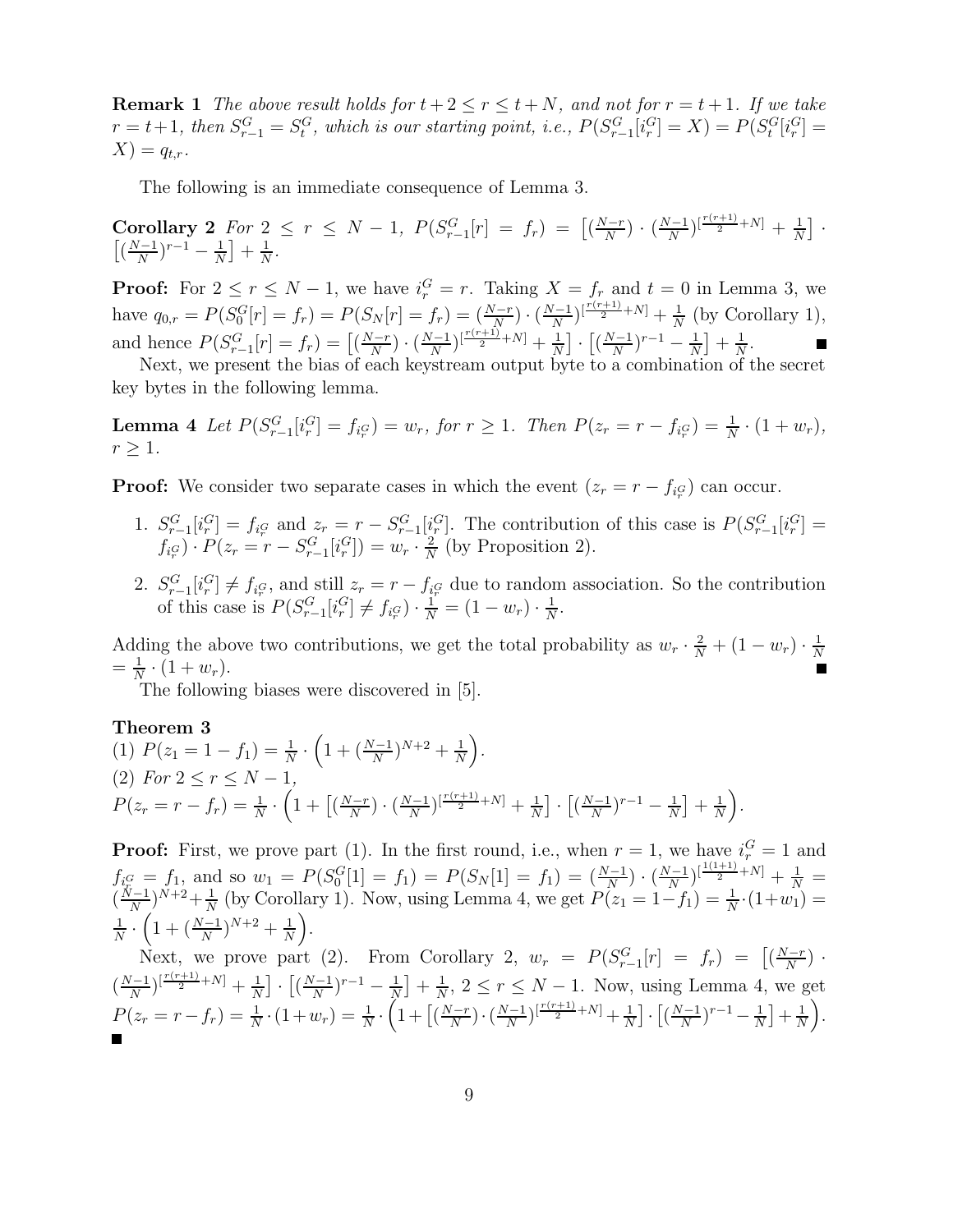Note that Lemma 3 or Corollary 2 is not used in proving part (1) of the above theorem. It is proved directly from Corollary 1. In fact, Lemma 3 can not be used in part (1), as here we have  $r = t + 1$  with  $t = 0$  (see Remark 1).

To have a clear understanding of the quantity of the biases, Table 1 lists the numerical values of the probabilities according to the formula given in Theorem 3. Note that the random association is  $\frac{1}{N}$ , which is 0.0039 for  $N = 256$ .

Close to the round 48, the biases tend to disappear. This is indicated by the convergence of the values to the probability  $\frac{1}{256} = 0.0039$ .

| $r \mid P(z_r = r - f_r)$                                                                                                                                                                                                                                                                 |
|-------------------------------------------------------------------------------------------------------------------------------------------------------------------------------------------------------------------------------------------------------------------------------------------|
|                                                                                                                                                                                                                                                                                           |
| $\begin{tabular}{c c c c c} $1-8$ & $0.0053$ & $0.0053$ & $0.0053$ & $0.0053$ & $0.0052$ & $0.0052$ & $0.0052$ & $0.0051$ \\ $9-16$ & $0.0051$ & $0.0050$ & $0.0049$ & $0.0048$ & $0.0048$ & $0.0047$ & $0.0047$ \\ $17-24$ & $0.0046$ & $0.0045$ & $0.0045$ & $0.0044$ & $0.0044$ & $0.$ |
|                                                                                                                                                                                                                                                                                           |
| $25-32$ 0.0043 0.0042 0.0042 0.0042 0.0041 0.0041 0.0041 0.0041                                                                                                                                                                                                                           |
| 33-40 0.0041 0.0040 0.0040 0.0040 0.0040 0.0040 0.0040 0.0040                                                                                                                                                                                                                             |
| $41-48$ 0.0040 0.0040 0.0040 0.0040 0.0040 0.0039 0.0039 0.0039                                                                                                                                                                                                                           |

Table 1: The probabilities computed following Theorem 3.

One may check that  $P(z_1 = 1 - f_1) = \frac{1}{N}$  $\frac{1}{N}(1+0.36)$  and that decreases to  $P(z_{32})$  $32 - f_{32} = \frac{1}{N}$  $\frac{1}{N}(1+0.05)$ , but still then it is 5% more than the random association.

#### 3.2 New Bias in the 256-th Keystream Output Byte

Interestingly, the biases again reappear after rounds 256 and 257. First we present the bias for the 256-th keystream byte.

**Theorem 4** 
$$
P(z_N = N - f_0) = \frac{1}{N} \cdot \left(1 + \left(\frac{N-1}{N}\right)^{2N-1} + \frac{1}{N^2} \cdot \left(\frac{N-1}{N}\right)^{N-1} - \frac{1}{N^2} + \frac{1}{N}\right).
$$

**Proof:** During the N-th round of the PRGA,  $i_N^G = N \text{ mod } N = 0$ . Taking  $X = f_0, t = 0$ and  $r = N$  in Lemma 3, we have  $q_{0,N} = P(S_0^G[0] = f_0) = P(S_N[0] = f_0) = \left(\frac{N-1}{N}\right)$  $(\frac{N-1}{N})^N + \frac{1}{N}$ (by Corollary 1), and hence  $w_N = P(S_{N-1}^G[0] = f_0) = \left[ \left( \frac{N-1}{N} \right)^N + \frac{1}{N} \right] \cdot \left[ \left( \frac{N-1}{N} \right)^{N-1} - \frac{1}{N} \right] +$  $\frac{(n-1)}{N}$ )<sup>N</sup> +  $\frac{1}{N}$  $\frac{1}{N}$   $\cdot$   $\left[\left(\frac{N-1}{N}\right)$  $\frac{(n-1)}{N}$ ) $N-1-1$  $\frac{1}{N}$  +  $\frac{1}{N}$  =  $\left(\frac{N-1}{N}\right)$  $\frac{(N-1)}{N}$ ) $^{2N-1}$  +  $\frac{1}{N}$  $\frac{1}{N^2} \cdot \left(\frac{N-1}{N}\right)$  $\frac{(N-1)}{N}$  $\bigg\{N-1 - \frac{1}{N^2} + \frac{1}{N}\bigg\}$  $\frac{1}{N}$ . Thus, by Lemma 4, the bias is given by  $P(z_N = N - f_0) = \frac{1}{N}$  $\frac{1}{N} \cdot (1 + w_N) = \frac{1}{N}$  $\frac{1}{N} \cdot \left(1 + \left(\frac{N-1}{N}\right)\right)$  $\frac{(N-1)}{N}$ )<sup>2N-1</sup> +  $\frac{1}{N}$  $\frac{1}{N^2} \cdot \left(\frac{N-1}{N}\right)$  $\frac{(N-1)}{N}$ )<sup>N-1</sup> –  $\frac{1}{N^2}$  +  $\frac{1}{N}$  $\frac{1}{N}$ .

For  $N = 256$ ,  $w_N = w_{256} = 0.1392$  and the bias turns out to be 0.0045 (i.e.,  $\frac{1}{256}(1 +$ 0.1392)). Experimental results confirm this bias.

#### 3.3 New Bias in the 257-th Keystream Output Byte

We will now show that the bias in the 257-th keystream output byte follows from Theorem 1, i.e.,  $P(S_N[S_N[1]] = K[0] + K[1] + 1) \approx \left(\frac{N-1}{N}\right)$  $\frac{N-1}{N}$ )<sup>2(N-1)</sup>.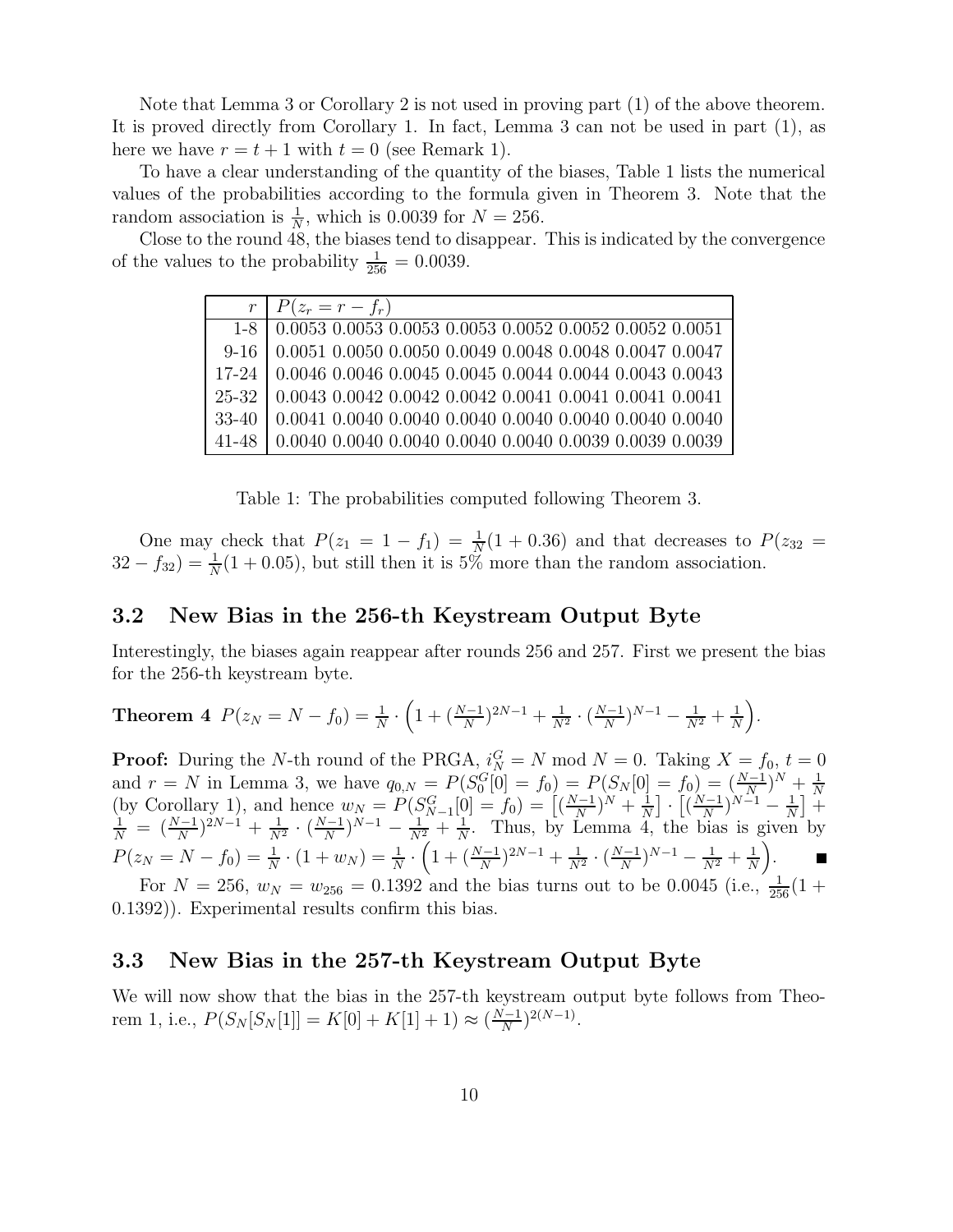**Theorem 5**  $P(z_{N+1} = N + 1 - f_1)$  $=\frac{1}{\lambda}$  $\frac{1}{N} \cdot \left( 1 + (\frac{N-1}{N}\right)$  $\frac{(N-1)}{N}$ <sup>3(N-1)</sup> –  $\frac{1}{N}$  $\frac{1}{N} \cdot \left(\frac{N-1}{N}\right)$  $\frac{(N-1)}{N}$ )<sup>2(N-1)</sup> +  $\frac{1}{N}$  $\frac{1}{N}$ .

**Proof:** During the  $(N+1)$ -th round, we have,  $i_{N+1}^G = (N+1) \text{ mod } N = 1$ . Taking  $X = f_1$ ,  $t = 1$  and  $r = N + 1$  in Lemma 3, we have  $q_{1,N+1} = P(S_1^G[1] = f_1) = P(S_N[S_N[1]] = f_1)$  $\left(\frac{N-1}{N}\right)$  $\frac{(N-1)}{N}$ )<sup>2(N-1)</sup>, and hence  $w_{N+1} = P(S_N^G[1] = f_1) = (\frac{N-1}{N})$  $\frac{\binom{N-1}{N}}{N}$ <sup>2(N-1)</sup> ·  $\left[\left(\frac{N-1}{N}\right)$  $\frac{N-1}{N}$ ) $N-1-\frac{1}{N}$  $\frac{1}{N}$  +  $\frac{1}{N}$  =  $\left(\frac{N-1}{N}\right)$  $\frac{1}{N}$ )<sup>3(N-1)</sup> –  $\frac{1}{N}$  $\frac{1}{N} \cdot \left(\frac{N-1}{N}\right)$  $\frac{(N-1)}{N}$ <sup>2(N-1)</sup> +  $\frac{1}{N}$  $\frac{1}{N}$ . Now, using Lemma 4, we get  $P(z_{N+1} = N + 1 - f_1) =$ 1  $\frac{1}{N} \cdot (1 + w_{N+1}) = \frac{1}{N}$  $\frac{1}{N} \cdot \left(1 + \left(\frac{N-1}{N}\right)\right)$  $\frac{(N-1)}{N}$ <sup>3(N-1)</sup> –  $\frac{1}{N}$  $\frac{1}{N} \cdot \left(\frac{N-1}{N}\right)$  $\frac{(N-1)}{N}$ )<sup>2(N-1)</sup> +  $\frac{1}{N}$  $\frac{1}{N}$ .

For  $N = 256$ ,  $w_{N+1} = w_{257} = 0.0535$  and  $P(z_{257} = 257 - f_1) = \frac{1}{N}$  $\frac{1}{N} \cdot (1 + 0.0535) = 0.0041$ which also conforms to experimental observation.

#### 3.4 More New Biases in Initial Bytes of RC4 Keystream

The biases of  $z_r$  with  $r-f_r$  for the initial keystream output bytes have been pointed out in Theorem 3. Interestingly, experimental observation reveals bias of  $z_r$  with  $f_{r-1}$  too. The results are presented in Table 2 which is experimented over hundred million  $(10^8)$  randomly chosen keys of 16 bytes. For proper random association,  $P(z_r = f_{r-1})$  should have been  $\frac{1}{256}$ , i.e., 0.0039.

| $\,r$    | $P(z_r = f_{r-1})$                                             |
|----------|----------------------------------------------------------------|
| $1 - 8$  | 0.0043 0.0039 0.0044 0.0044 0.0044 0.0044 0.0043 0.0043        |
| $9 - 16$ | $\mid$ 0.0043 0.0043 0.0043 0.0042 0.0042 0.0042 0.0042 0.0042 |
| $17-24$  | 0.0041 0.0041 0.0041 0.0041 0.0041 0.0040 0.0040 0.0040        |
| 25-32    | $\mid$ 0.0040 0.0040 0.0040 0.0040 0.0040 0.0040 0.0040 0.0040 |
| 33-40    | $\mid$ 0.0039 0.0039 0.0039 0.0039 0.0039 0.0039 0.0039 0.0039 |
| 41-48    | 0.0039 0.0039 0.0039 0.0039 0.0039 0.0039 0.0039 0.0039        |

Table 2: Additional bias of the keystream bytes towards the secret key.

Following our experimental observation, the explanation of the fact  $P(z_3 = f_2) > \frac{1}{25}$ 256 was pointed out in [17]. We present the idea of [17] in this paragraph. Assume that after the third round of the KSA,  $S_3[2]$  takes the value  $f_2$ , and is hit by j later in the KSA. Then  $f_2$  is swapped with  $S_k[k]$  and consider that  $S_k[k]$  has remained k so far. Further, suppose that  $S_N[3] = 0$  holds. Thus,  $S_N[2] = k$ ,  $S_N[k] = f_2$  and  $S_N[3] = 0$  at the end of the KSA. In the second round of the PRGA,  $S_1^G[2] = k$  is swapped with a more or less random location  $S_1^G[l]$ . Therefore,  $S_2^G[l] = k$  and  $j_2^G = l$ . In the next round,  $i = 3$  and points to  $S_2^G[3] = 0$ . So j does not change and hence  $j_3^G = l = j_2^G$ . Thus,  $S_2^G[l] = k$  is swapped with  $S_2^G[3] = 0$ , and one gets  $S_3^G[l] = 0$  and  $S_3^G[3] = k$ . The output  $z_3$  is now  $S_3^G[S_3^G[i] + S_3^G[j_3^G]] = S_3^G[k+0] = S_3^G[k] = f_2.$ 

Along the same line of arguments given in [17], we here provide a detailed theoretical analysis of the event  $z_r = f_{r-1}$  in general and explicitly derive a formula for  $P(z_r = f_{r-1})$ .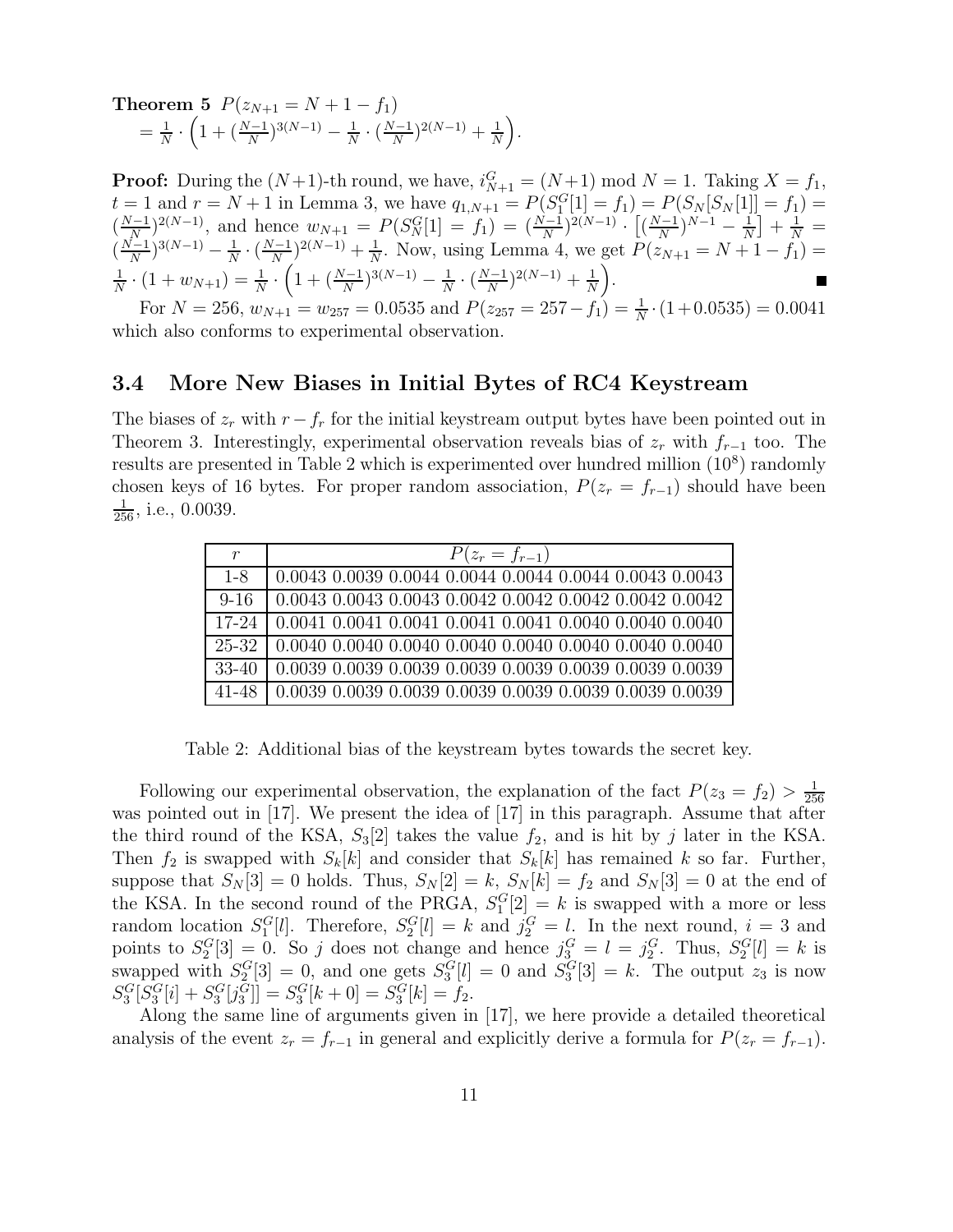The proof depends on  $P(S_N[r] = 0)$  for different r values. The explicit formula for the probabilities  $P(S_N[u] = v)$  was derived for the first time in [9] and the problem was addressed again in [10, 13].

**Proposition 3** [13, Theorem 1, Item 2] For 
$$
0 \le v \le N - 1
$$
,  $v \le u \le N - 1$ ,  
\n
$$
P(S_N[u] = v) = \frac{1}{N} \cdot (\frac{N-1}{N})^{N-1-u} + \frac{1}{N} \cdot (\frac{N-1}{N})^{v+1} - \frac{1}{N} \cdot (\frac{N-1}{N})^{N+v-u}.
$$
\n**Theorem 6** 
$$
P(z_1 = f_0) = (\frac{N-1}{N})^2 \cdot (\frac{N-2}{N})^{N-1} \cdot \gamma_1 + \frac{1}{N}
$$
, where  $\gamma_1 = \frac{1}{N} \cdot (\frac{N-1}{N})^{N-2} + \frac{1}{N} \cdot (\frac{N-1}{N})^{N-1}.$ 

**Proof:** Substituting  $r = 1, y = 0$  in Proposition 1, we have  $P(S_1[0] = f_0) = 1$ . After the first round, suppose that the index 0 is touched for the first time by  $j_{t+1}$  in round  $t+1$  of the KSA and due to the swap the value  $f_0$  is moved to the index  $t, 1 \le t \le N - 1$  and also prior to this swap the value at the index  $t$  was  $t$  itself, which now comes to the index 0. This means that from round 1 to round  $t$  (both inclusive), the pseudo-random index  $j$ has not taken the values 0 and t. So, after round  $t + 1$ ,  $P((S_{t+1}[0] = t) \wedge (S_{t+1}[t] = f_0))$  $= P((S_t[0] = f_0) \wedge (S_t[t] = t) \wedge (j_{t+1} = 0))$  $=\left(\frac{N-2}{N}\right)$  $(\frac{r-2}{N})^t \cdot \frac{1}{N}$  $\frac{1}{N}$ .

From the end of round  $t + 1$  to the end of the KSA,  $f_0$  remains in index t and t remains in index 0 with probability  $\left(\frac{N-2}{N}\right)$  $\frac{N-2}{N}$ )<sup>*N*-t-1</sup>. Thus,

$$
P((S_N[0] = t) \land (S_N[t] = f_0))
$$
  
=  $\left(\frac{N-2}{N}\right)^t \cdot \frac{1}{N} \cdot \left(\frac{N-2}{N}\right)^{N-t-1}$   
=  $\left(\frac{N-2}{N}\right)^{N-1} \cdot \frac{1}{N} = \beta_1$  (say).

In the first round of the PRGA,  $j_1^G = 0 + S_0^G[1] = S_N[1]$ . From Proposition 3, we have  $P(S_N[1] = 0) = \gamma_1$ , where  $\gamma_1 = \frac{1}{N}$  $\frac{1}{N} \cdot \left(\frac{N-1}{N}\right)$  $(\frac{1}{N})^{N-2} + \frac{1}{N}$  $\frac{1}{N} \cdot \left( \frac{N-1}{N} \right)$  $\frac{N-1}{N}$ ) –  $\frac{1}{N}$  $\frac{1}{N} \cdot \left( \frac{N-1}{N} \right)$  $\frac{N-1}{N}$ <sup>N-1</sup>. If  $S_N[1] = 0$ , then  $j_1^G = 0$  and  $z_1 = S_1^G[S_1^G[1] + S_1^G[j_1^G]] = S_1^G[S_0^G[1] + S_0^G[j_1^G]] = S_1^G[0 + t] = S_1^G[t]$ . Since  $t \neq 0$ , the swap of the values at the indices 0 and 1 does not move the value at the index t. Thereby  $S_1^G[t] = S_0^G[t] = S_N[t] = f_0$  and  $z_1 = f_0$  with probability  $\beta_1 \cdot \gamma_1 = \delta_1$  (say). Since, t can values  $1, 2, 3, \ldots, N-1$ , the total probability is  $\delta_1 \cdot (N-1)$ . Substituting the values of  $\beta_1, \gamma_1, \delta_1$ , we get the probability that the event  $(z_1 = f_0)$  occurs in the above path is  $p = (\frac{N-1}{N})$  $\frac{(N-1)}{N})^1 \cdot (\frac{N-2}{N})$  $\frac{N-2}{N}\big)^{N-1} \cdot \gamma_1.$ 

If the above path is not followed, still there is  $(1-p) \cdot \frac{1}{N}$  $\frac{1}{N}$  probability of occurrence of the event due to random association. Adding these two probabilities, we get the result.  $\blacksquare$ 

**Theorem 7** For 
$$
3 \le r \le N
$$
,  $P(z_r = f_{r-1}) = \left(\frac{N-1}{N}\right) \cdot \left(\frac{N-r}{N}\right) \cdot \left(\frac{N-1}{N}\right) \cdot \left(\frac{N-1}{N}\right)^{\left[\frac{r(r-1)}{2} + r\right]} + \frac{1}{N} \cdot \left(\frac{N-2}{N}\right)^{N-r} \cdot \left(\frac{N-3}{N}\right)^{r-2} \cdot \gamma_r + \frac{1}{N},$   
where  $\gamma_r = \frac{1}{N} \cdot \left(\frac{N-1}{N}\right)^{N-1-r} + \frac{1}{N} \cdot \left(\frac{N-1}{N}\right) - \frac{1}{N} \cdot \left(\frac{N-1}{N}\right)^{N-r}.$ 

**Proof:** Substituting  $y = r - 1$  in Proposition 1, we have  $P(S_r[r-1] = f_{r-1}) = \alpha_r$ , where  $\alpha_r \approx \left(\frac{N-r+1}{N}\right)$  $\frac{-(r+1)}{N}$   $\cdot$   $\left(\frac{N-1}{N}\right)$  $\frac{N}{N}$ ) $\left[\frac{r(r-1)}{2} + r\right] + \frac{1}{N}$  $\frac{1}{N}$ ,  $1 \leq r \leq N$ . After round r, suppose that the index  $r-1$ is touched for the first time by  $j_{t+1}$  in round  $t + 1$  of the KSA and due to the swap the value  $f_{r-1}$  is moved to the index  $t, r \le t \le N-1$  and also prior to this swap the value at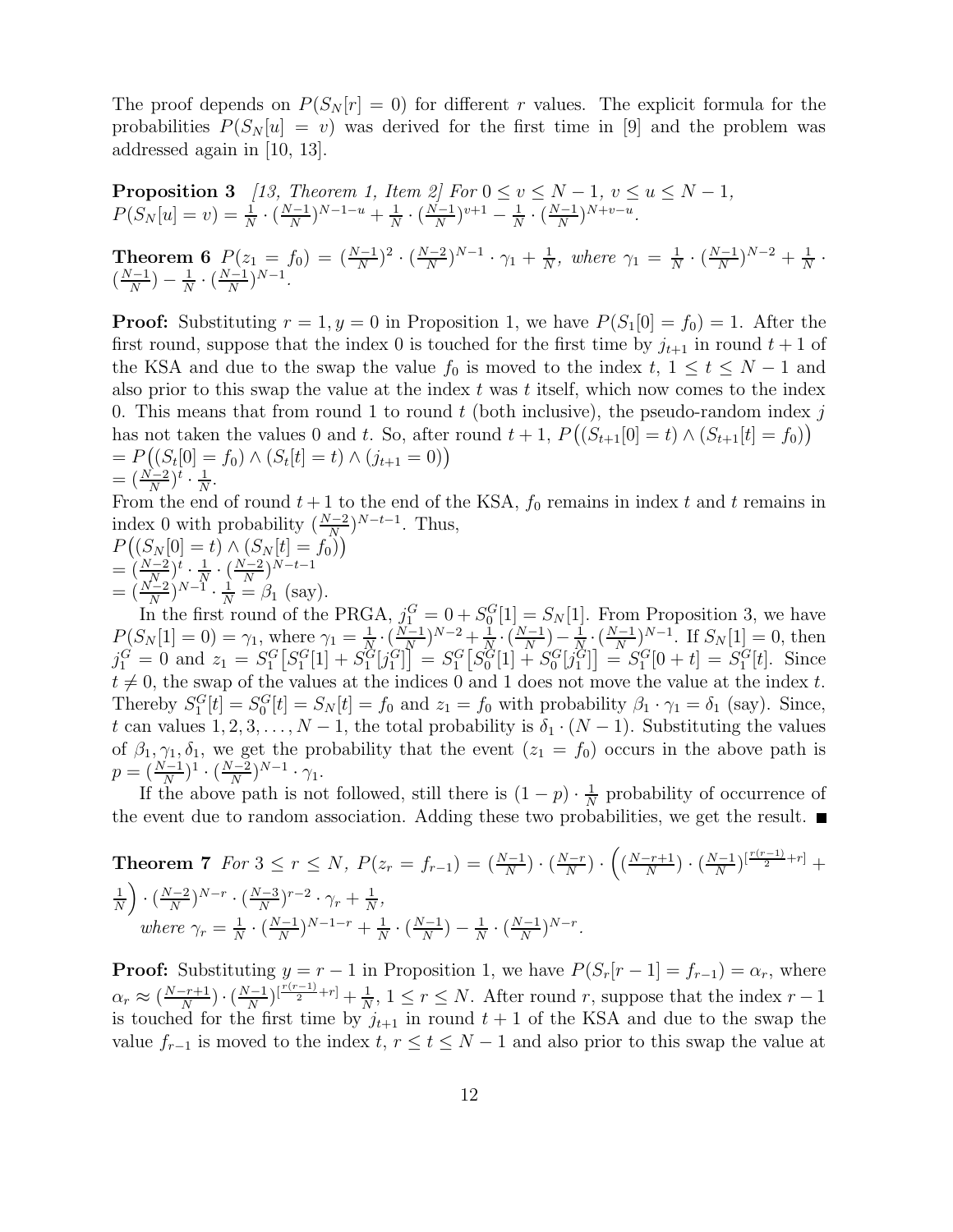the index t was t itself, which now comes to the index  $r-1$ . This means that from round  $r+1$  to round t (both inclusive), the pseudo-random index j has not taken the values  $r-1$ and t. So, after round  $t + 1$ ,  $P((S_{t+1}[r-1] = t) \wedge (S_{t+1}[t] = f_{r-1}))$  $= P((S_t[r-1] = f_{r-1}) \wedge (S_t[t] = t) \wedge (j_{t+1} = r - 1))$  $=\alpha_r \cdot (\frac{N-2}{N})$  $(\frac{\bar{t}-2}{N})^{t-r} \cdot \frac{1}{N}$  $\frac{1}{N}$ .

From the end of round  $t+1$  until the end of the KSA,  $f_{r-1}$  remains in index t and t remains in index  $r-1$  with probability  $\left(\frac{N-2}{N}\right)$  $\frac{N-2}{N}$ )<sup>*N*-t-1</sup>. Thus,

$$
P\left((S_N[r-1]=t)\wedge (S_N[t]=f_{r-1})\right)
$$
  
=  $\alpha_r \cdot \left(\frac{N-2}{N}\right)^{t-r} \cdot \frac{1}{N} \cdot \left(\frac{N-2}{N}\right)^{N-t-1}$   
=  $\alpha_r \cdot \left(\frac{N-2}{N}\right)^{N-r-1} \cdot \frac{1}{N} = \beta_r$  (say). Also, from Proposition 3, we have  $P(S_N[r]=0) = \gamma_r$ , where  $\gamma_r = \frac{1}{N} \cdot \left(\frac{N-1}{N}\right)^{N-1-r} + \frac{1}{N} \cdot \left(\frac{N-1}{N}\right) - \frac{1}{N} \cdot \left(\frac{N-1}{N}\right)^{N-r}$ .

Suppose the indices  $r-1$ , t and r are not touched by the pseudo-random index j in the first r-2 rounds of the PRGA. This happens with probability  $\left(\frac{N-3}{N}\right)$  $(\frac{N-3}{N})^{r-2}$ . In round r–1 of the PRGA, due to the swap, the value t at index  $r-1$  moves to the index  $j_{r-1}^G$  with probability 1, and  $j_{r-1}^G \notin \{t, r\}$  with probability  $\left(\frac{N-2}{N}\right)$  $\frac{N-2}{N}$ . Further, if  $S_{r-1}^G[r]$  remains 0, then in round r of the PRGA,  $j_r^G = j_{r-1}^G$  and  $z_r = S_r^G[S_r^G[r] + S_{r}^G[j_r^G] = S_r^G[S_{r-1}^G[r] + S_{r-1}^G[j_{r-1}^G] =$  $S_r^G[0+t] = S_r^G[t] = f_{r-1}$  with probability  $\beta_r \cdot \gamma_r \cdot (\frac{N-3}{N})$  $\frac{(N-2)}{N}$  $r-2$  ( $\frac{N-2}{N}$  $\frac{(-2)}{N}$  =  $\delta_r$  (say). Since, t can values  $r, r+1, r+2, \ldots, N-1$ , the total probability is  $\delta_r \cdot (N-r)$ . Substituting the values of  $\alpha_r, \beta_r, \gamma_r, \delta_r$ , we get the probability that the event  $(z_r = f_{r-1})$  occurs in the above path is  $p = \left(\frac{N-r}{N}\right)$  $\frac{N-r}{N}$ )  $\cdot$   $\left( \left( \frac{N-r+1}{N} \right)$  $\frac{(-r+1)}{N}$   $\cdot$   $\left(\frac{N-1}{N}\right)$  $\frac{(-1)}{N}$  $\left[\frac{r(r-1)}{2}+r\right]$  +  $\frac{1}{N}$  $\frac{1}{N}$   $\cdot$   $\left(\frac{N-2}{N}\right)$  $\frac{N-2}{N}$ ) $N-r$ . ( $\frac{N-3}{N}$  $\frac{N-3}{N}$ )<sup>r-2</sup> ·  $\gamma_r$ .

If the above path is not followed, still there is  $(1-p) \cdot \frac{1}{N}$  $\frac{1}{N}$  probability of occurrence of the event due to random association. Adding these two probabilities, we get the result.  $\blacksquare$ 

The theoretically computed values of the probabilities according to the above two theorems match with the experimental values provided in Table 2. Theorem 7 does not cover cases  $r = 1$  and  $r = 2$ . Case  $r = 1$  was already separately presented in Theorem 6. It is interesting to justify the absence of bias in case  $r = 2$  as observed experimentally in Table 2.

#### 3.5 Cryptanalytic Applications

Here we accumulate the results explained above. Consider the first keystream output byte  $z_1$  of the PRGA. We find the results that  $P(z_1 = 1 - f_1) = 0.0053$  (see Theorem 3 and Table 1) and that  $P(z_1 = f_0) = 0.0043$  (see Theorem 6 and Table 2). Further, from [11], we have the result that  $P(z_1 = f_2) = 0.0053$ . Taking them together, one can check that the  $P(z_1 = f_0 \vee z_1 = 1 - f_1 \vee z_1 = f_2) = 1 - (1 - 0.0043) \cdot (1 - 0.0053) \cdot$  $(1 - 0.0053) = 0.0148$ . (The independence assumption in calculating the probability is supported by detailed experimentation with 100 different runs, each run presenting the average probability considering 10 million randomly chosen secret keys of 16 bytes.) Our result indicates that out of randomly chosen 10000 secret keys, in 148 cases on an average, z<sub>1</sub> reveals  $f_0$  or  $1-f_1$  or  $f_2$ , i.e.,  $K[0]$  or  $1-(K[0]+K[1]+1)$  or  $(K[0]+K[1]+K[2]+3)$ . If, however, one tries a random association, considering that  $z_1$  will be among three randomly chosen values  $v_1, v_2, v_3$  from  $[0, \ldots, 255]$ , then  $P(z_1 = v_1 \vee z_1 = v_2 \vee z_1 = v_3) = 1 - (1 - \frac{1}{256})^3$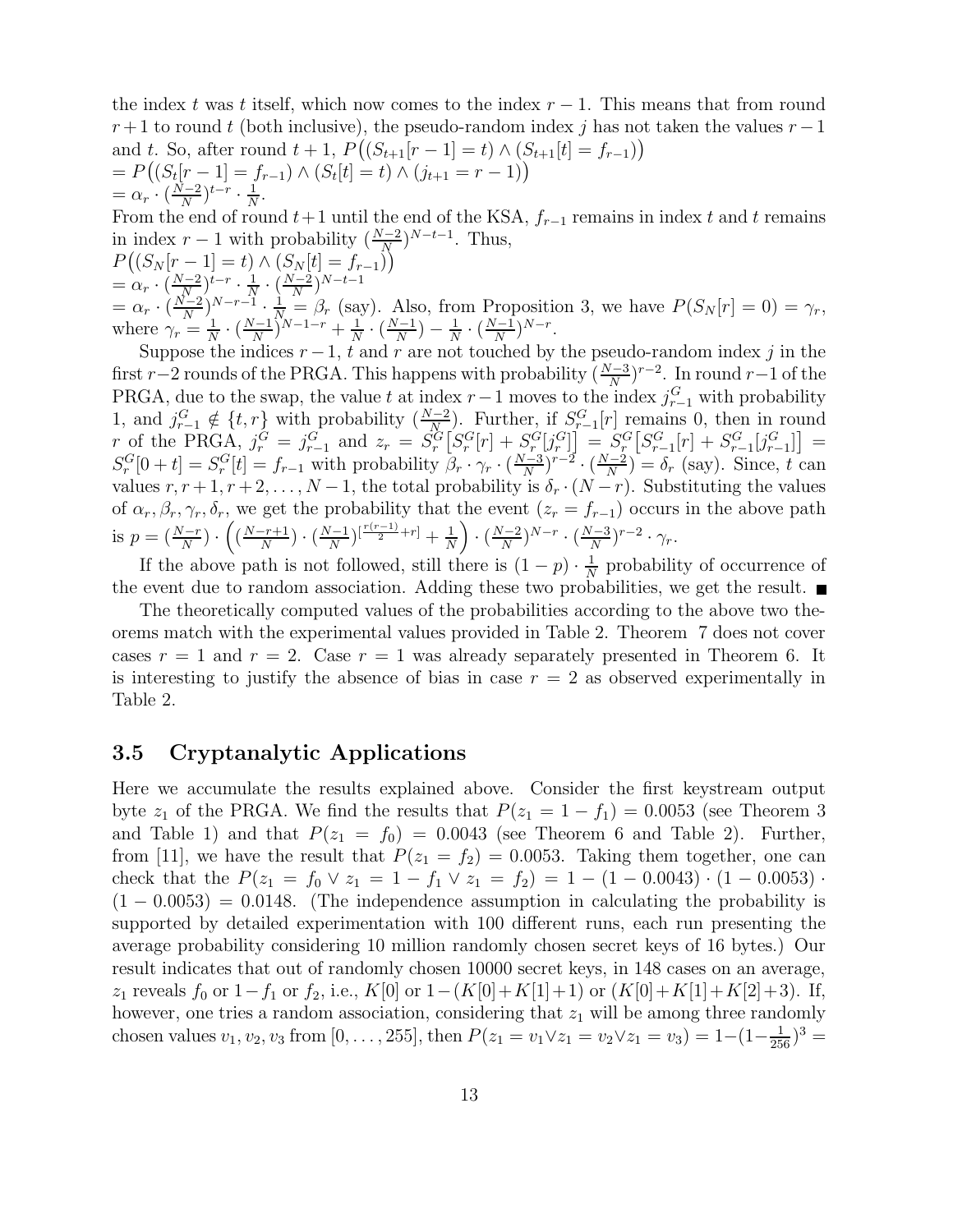0.0117. Thus one can guess  $z_1$  with an additional advantage of  $\frac{0.0148-0.0117}{0.0117} \cdot 100\% = 27\%$ over the random guess.

Looking at  $z_2$ , we have  $P(z_2 = 2 - f_2) = 0.0053$  (see Theorem 3 and Table 1), which provides an advantage of  $\frac{0.0053-0.0039}{0.0039} \cdot 100\% = 36\%.$ 

Similarly, referring to Theorem 3 and Theorem 7 (and also Table 1 and Table 2), significant biases can be observed in  $P(z_r = f_{r-1} \vee z_r = r - f_r)$  for  $r = 3$  to 32 over random association.

Now consider the following scenario with the events  $E_1, \ldots, E_{32}$ , where  $E_1$ :  $(z_1 =$  $f_0 \vee z_1 = 1 - f_1 \vee z_1 = f_2$ ,  $E_2 : (z_2 = 2 - f_2)$ , and  $E_r : (z_r = f_{r-1} \vee z_r = r - f_r)$  for  $3 \leq r \leq 32$ . Observing the first 32 keystream output bytes  $z_1, \ldots, z_{32}$ , one may try to guess the secret key assuming that 3 or more of the events  $E_1, \ldots, E_{32}$  occur. We experimented with 10 million randomly chosen secret keys of length 16 bytes. We found that 3 or more of the events occur in 0.0028 proportion of cases, which is true for 0.0020 proportion of cases for random association. This demonstrates a substantial advantage (40%) over random guess.

## 4 Further Biases when j is Known during PRGA

In all the currently known biases as well as in all the new biases discussed in this paper so far, it is assumed that the value of the pseudo-random index  $j$  is unknown. In this section, we are going to show that the biases in the permutation at some stage of the PRGA propagates to the keystream output bytes at a later stage, if the value of the index j at the earlier stage is known.

Suppose that we know the value  $j_t^G$  of j after the round t in the PRGA. With high probability, the value V at the index  $j_t^G$  will remain there until  $j_t^G$  is touched by the deterministic index i for the first time after a few more rounds depending on what was the position  $(t \mod N)$  of i at the t-th stage. This immediately leaks V in keystream output byte. More importantly, if the value  $V$  is biased to the secret key bytes, then that information will be leaked too.

Formally, let  $P(S_t^G[j_t^G] = V) = \eta_t$  for some V. Note that,  $j_t^G$  will be touched by i in round r, where  $r = t + (j_t^G - t \mod N)$  or  $t + (N - t \mod N) + j_t^G$  depending on whether  $j_t^G > t \mod N$  or  $j_t^G \leq t \mod N$  respectively. By Lemma 3, we would have  $P(S_{r-1}^G[j_t^G] = V) = \eta_t \cdot \left[ \left( \frac{N-1}{N} \right) \right]$  $\frac{(-1)}{N}$ <sup>r-t-1</sup> –  $\frac{1}{N}$  $\frac{1}{N}$  +  $\frac{1}{N}$  $\frac{1}{N}$ . Now, Lemma 4 immediately gives  $P(z_r = r - V) = \frac{1}{N}$  $\frac{1}{N} \cdot \left( 1 + \eta_t \cdot \big[\big(\frac{N-1}{N}$  $\frac{(-1)}{N}$ <sup>r-t-1</sup> –  $\frac{1}{N}$  $\frac{1}{N}$  +  $\frac{1}{N}$  $\frac{1}{N}$ .

For some special V's, the form of  $\eta_t$  may be known. In that case, it will be advantageous to probe the values of  $j$  at particular rounds. For example, according to Corollary 2, after the  $(t-1)$ -th round of the PRGA,  $S_{t-1}^G[t]$  is biased to the linear combination  $f_t$  of the secret key bytes with probability  $\eta_t = \left[ \left( \frac{N-t}{N} \right) \right]$  $\frac{N-t}{N}$ )  $\cdot$   $\left(\frac{N-1}{N}\right)$  $\frac{N}{N}\big)^{\left[\frac{t(t+1)}{2}+N\right]}+\frac{1}{N}$  $\frac{1}{N}$   $\cdot$   $\left[\left(\frac{N-1}{N}\right)$  $(\frac{N-1}{N})^{t-1} - \frac{1}{N}$  $\frac{1}{N}$  +  $\frac{1}{N}$  $\frac{1}{N}$ . Now, at round t,  $f_t$  would move to the index  $j_t$  due to the swap, and hence  $S_t^G[j_t]$  will be biased to  $f_t$  with the same probability. So, the knowledge of  $j_t$  will leak information about  $f_t$  in round  $r = t + (j_t^G - t \mod N)$  or  $t + (N - t \mod N) + j_t^G$  depending on whether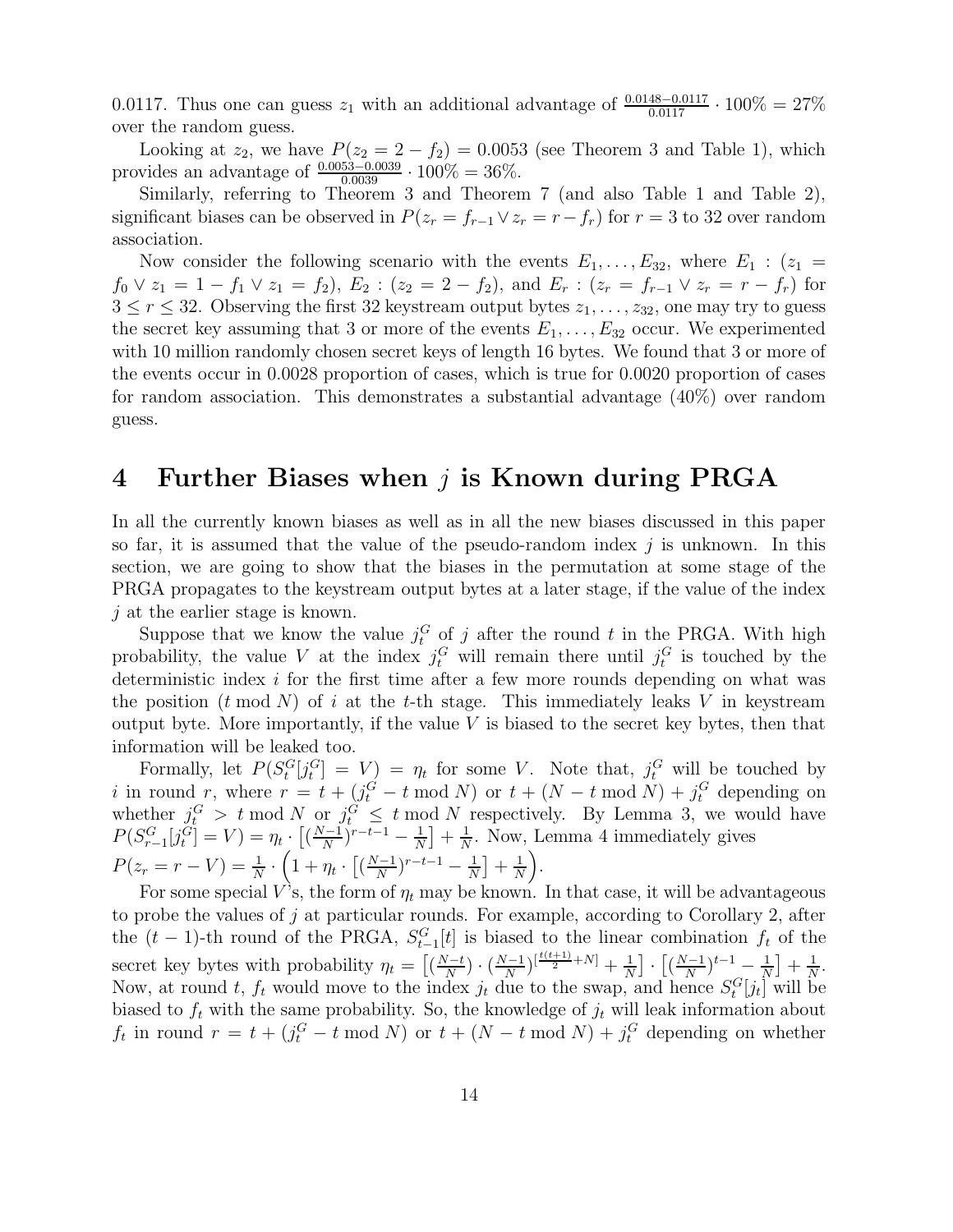$j_t^G > t \mod N$  or  $j_t^G \leq t \mod N$  respectively. If we know the values of j at multiple stages of the PRGA (it may be possible to read some values of  $j$  through side-channel attacks), then the biases propagate further down the keystream output bytes. The following example illustrates how the biases propagate down the keystream output bytes when single as well as multiple  $j^G$  values are known.

**Example 1** Suppose we know the value of  $j_5^G$  as 18. With probability  $\eta_5$ ,  $S_4^G[5]$  would have  $_5$  as i.o. we all providently  $\eta_5$ ,  $\omega_4$ remained  $f_5$  which would move to index 18 due to the swap in round 5, i.e.,  $S_5^G[18] = f_5$ . With approximately  $\eta_5 \cdot \left[ \left( \frac{N-1}{N} \right)$  $\frac{(n-1)}{N}$ <sup>18–5–1</sup> –  $\frac{1}{N}$  $\frac{1}{N}$  +  $\frac{1}{N}$  $\frac{1}{N}$  probability,  $f_5$  would remain in index 18 till the end of the round 18-1 = 17. So, we immediately get a bias of  $z_{18}$  with  $18 - f_5$ .

Moreover, in round 18,  $f_5$  would move from index 18 to  $j_{18}^G$ . So, if the value of  $j_{18}^G$ is also known, say  $j_{18}^G = 3$ , then we have  $S_{18}^G[3] = f_5$ . We can apply the same line of arguments for round  $256 + 3 = 259$  to get a bias of  $z_{259}$  with  $259 - f_5$ .

Experiments with 1 billion random keys demonstrate that in this case the bias of  $z_{18}$ towards  $18-f_5$  is 0.0052 and the bias of  $z_{259}$  towards  $259-f_5$  is 0.0044. These conform to the theoretical values and show that the knowledge of j during the PRGA helps in finding non-random association (away from  $\frac{1}{256} = 0.0039$ ) between the keystream output bytes and the secret key.

## 5 Conclusion

In this paper, we present several new observations on weaknesses of RC4. It is shown that biases towards the secret key exists at the permutation bytes  $S[S|y]$  for different y values. To our knowledge, this is the first attempt to formally analyze the biases of  $S[S|y]$  and its implications towards the security of RC4. Moreover, a framework is built to analyze biases of the keystream output bytes towards different linear combinations of the secret key bytes. Subsequently, theoretical results are proved to show that RC4 keystream output bytes at the indices 1 to 32 leak significant information about the secret key bytes. We also discovered and proved new biases towards the secret key at the 256-th and the 257-th keystream output bytes. Moreover, we show that if one knows the value of j during some rounds of the PRGA, then the biases propagate further down the keystream.

Acknowledgment: The authors like to thank Mr. Snehasis Mukherjee, Indian Statistical Institute, Kolkata for his support in the preparation of the graphs.

### References

- [1] S. R. Fluhrer and D. A. McGrew. Statistical Analysis of the Alleged RC4 Keystream Generator. FSE 2000, pages 19-30, vol. 1978, Lecture Notes in Computer Science, Springer.
- [2] S. R. Fluhrer, I. Mantin and A. Shamir. Weaknesses in the Key Scheduling Algorithm of RC4. SAC 2001, pages 1-24, vol. 2259, Lecture Notes in Computer Science, Springer.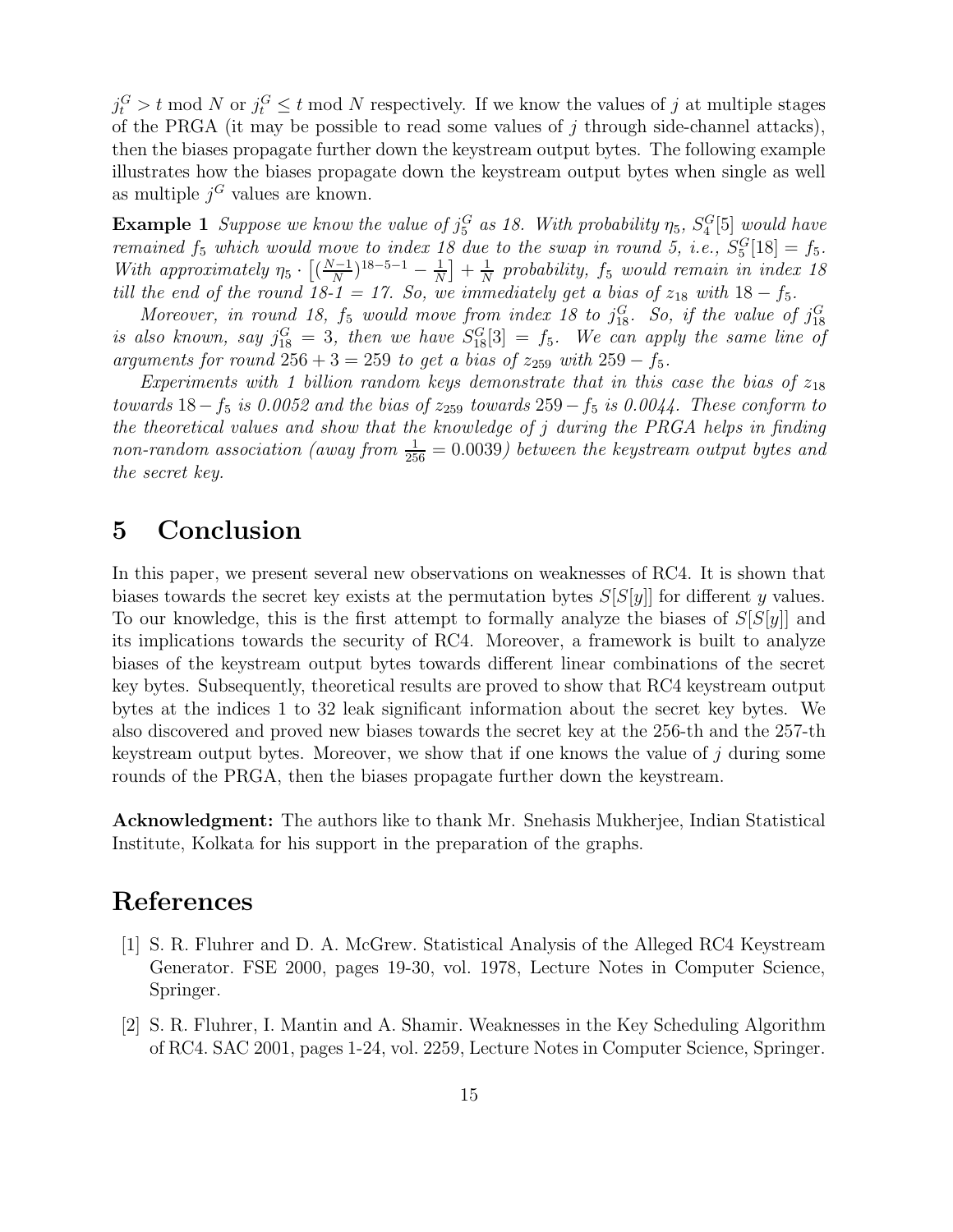- [3] J. Golic. Linear statistical weakness of alleged RC4 keystream generator. EURO-CRYPT 1997, pages 226-238, vol. 1233, Lecture Notes in Computer Science, Springer.
- [4] R. J. Jenkins. ISAAC and RC4. 1996. Available at http://burtleburtle.net/bob/rand/isaac.html.
- [5] A. Klein. Attacks on the RC4 stream cipher. February 27, 2006. Available at http://cage.ugent.be/~ klein/RC4/, [last accessed on June 27, 2007].
- [6] I. Mantin and A. Shamir. A Practical Attack on Broadcast RC4. FSE 2001, pages 152-164, vol. 2355, Lecture Notes in Computer Science, Springer.
- [7] I. Mantin. A Practical Attack on the Fixed RC4 in the WEP Mode. ASIACRYPT 2005, pages 395-411, vol. 3788, Lecture Notes in Computer Science, Springer.
- [8] I. Mantin. Predicting and Distinguishing Attacks on RC4 Keystream Generator. EU-ROCRYPT 2005, pages 491-506, vol. 3494, Lecture Notes in Computer Science, Springer.
- [9] I. Mantin. Analysis of the stream cipher RC4. Master's Thesis, The Weizmann Institute of Science, Israel, 2001.
- [10] I. Mironov. (Not So) Random Shuffles of RC4. CRYPTO 2002, pages 304-319, vol. 2442, Lecture Notes in Computer Science, Springer.
- [11] G. Paul, S. Rathi and S. Maitra. On Non-negligible Bias of the First Output Byte of RC4 towards the First Three Bytes of the Secret Key. Proceedings of the International Workshop on Coding and Cryptography 2007, pages 285-294.
- [12] G. Paul and S. Maitra. Permutation after RC4 Key Scheduling Reveals the Secret Key. SAC 2007, pages 360-377, volume 4876, Lecture Notes in Computer Science, Springer. A revised and extended version with the title "RC4 State Information at Any Stage Reveals the Secret Key" is available at the IACR Eprint Server, eprint.iacr.org, number 2007/208, June 1, 2007.
- [13] G. Paul, S. Maitra and R. Srivastava. On Non-Randomness of the Permutation after RC4 Key Scheduling. Proceedings of the Applied Algebra, Algebraic Algorithms, and Error Correcting Codes (AAECC-17), pages 100-109, volume 4851, Lecture Notes in Computer Science, Springer.
- [14] S. Paul and B. Preneel. Analysis of Non-fortuitous Predictive States of the RC4 Keystream Generator. INDOCRYPT 2003, pages 52-67, vol. 2904, Lecture Notes in Computer Science, Springer.
- [15] S. Paul and B. Preneel. A New Weakness in the RC4 Keystream Generator and an Approach to Improve the Security of the Cipher. FSE 2004, pages 245-259, vol. 3017, Lecture Notes in Computer Science, Springer.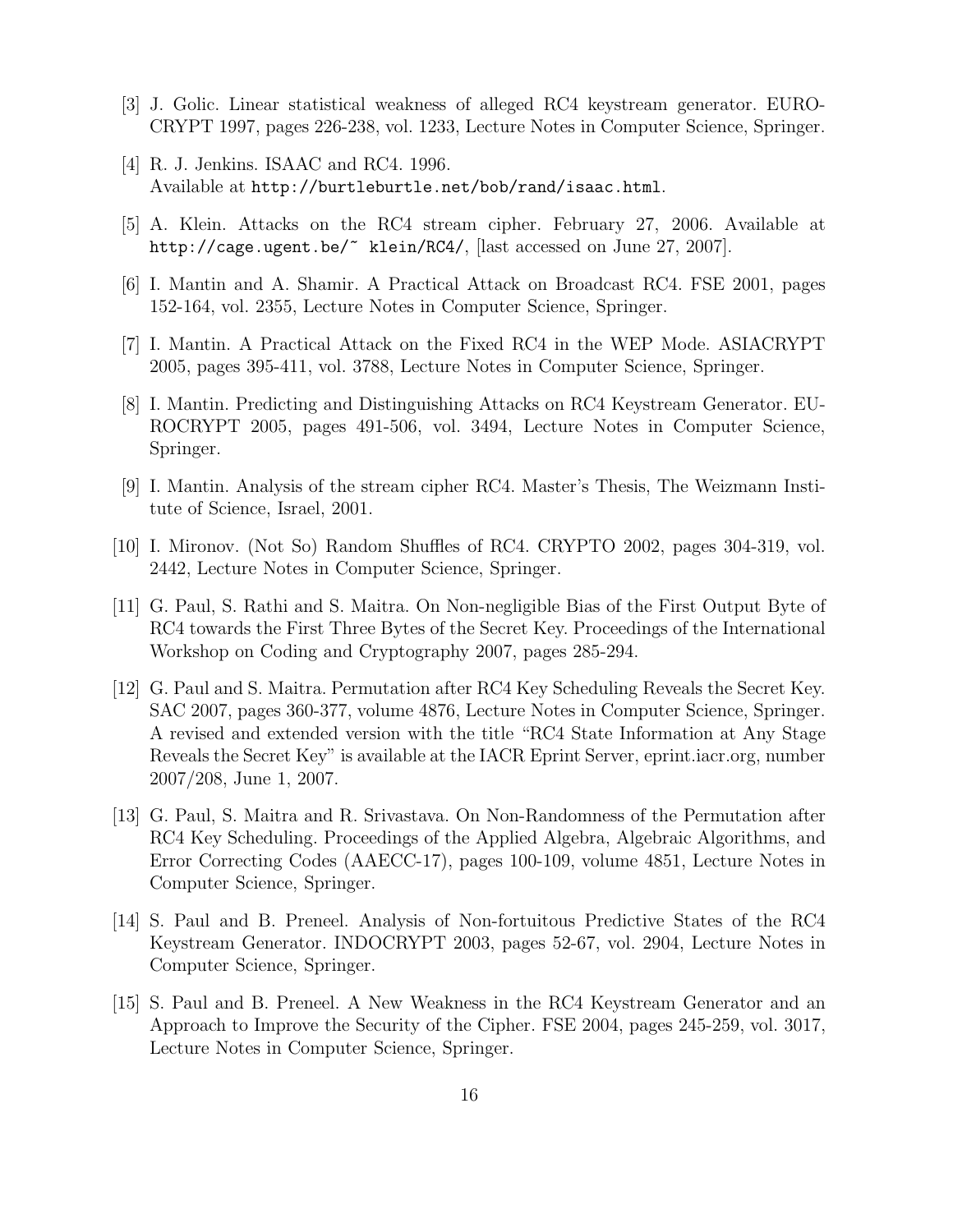- [16] A. Roos. A class of weak keys in the RC4 stream cipher. Two posts in sci.crypt, message-id 43u1eh\$1j3@hermes.is.co.za and 44ebge\$llf@hermes.is.co.za, 1995. Available at http://marcel.wanda.ch/Archive/WeakKeys.
- [17] E. Tews. Email Communications, September, 2007.
- [18] E. Tews, R. P. Weinmann and A. Pyshkin. Breaking 104 bit WEP in less than 60 seconds. IACR Eprint Server, eprint.iacr.org, number 2007/120, April 1, 2007.
- [19] S. Vaudenay and M. Vuagnoux. Passive-only key recovery attacks on RC4. SAC 2007, pages 344-359, volume 4876, Lecture Notes in Computer Science, Springer.
- [20] D. Wagner. My RC4 weak keys. Post in sci.crypt, message-id 447o1l\$cbj@cnn.Princeton.EDU, 26 September, 1995. Available at http://www.cs.berkeley.edu/∼daw/my-posts/my-rc4-weak-keys.

## Appendix A

Lemma 5  $P((S_{y+1}[S_{y+1}[y]] = f_y) \wedge (S_{y+1}[y] \le y)) \approx (\frac{1}{N})$  $\frac{1}{N} \cdot \left(\frac{N-1}{N}\right)$  $\frac{y(y+1)}{N}$   $\cdot$   $\left(y(\frac{N-2}{N}\right)$  $\frac{y-2}{N}$ )<sup>y-1</sup> +  $\left(\frac{N-1}{N}\right)$  $\frac{y-1}{N}$  $(y)$ ,  $0 \le y \le 31$ .

**Proof:**  $S_{y+1}[y] \leq y$  means that it can take  $y+1$  many values  $0, 1, \ldots, y$ . Suppose  $S_{y+1}[y]$  =  $x, 0 \le x \le y - 1$ . Then  $S_{y+1}[x]$  can equal  $f_y$  in the following way.

- 1. From round 1 (when  $i = 0$ ) to x (when  $i = x 1$ ), j does not touch the indices x and  $f_y$ . Thus, after round x,  $S_x[x] = x$  and  $S_x[f_y] = f_y$ . This happens with probability  $\left(\frac{N-2}{N}\right)$  $\frac{N-2}{N}$ )<sup>x</sup>.
- 2. In round  $x+1$  (when  $i = x$ ),  $j_{x+1}$  becomes equal to  $f_y$ , and after the swap,  $S_{x+1}[x] =$  $f_y$  and  $S_{x+1}[f_y] = x$ . The probability of this event is  $P(j_{x+1} = f_y) = \frac{1}{N}$  $\frac{1}{N}$ .
- 3. From round  $x + 2$  (when  $i = x + 1$ ) to y (when  $i = y 1$ ), again j does not touch the indices x and  $f_y$ . Thus, after round y,  $S_y[x] = f_y$  and  $S_y[f_y] = x$ . This occurs with probability  $\left(\frac{N-2}{N}\right)$  $\frac{y-2}{N}$ ) $y-x-1$ .
- 4. In round  $y+1$  (when  $i = y$ ),  $j_{y+1}$  becomes equal to  $f_y$ , and after the swap,  $S_{y+1}[y] =$  $S_y[f_y] = x$  and  $S_{y+1}[S_{y+1}[y]] = S_{y+1}[x] = S_y[x] = f_y$ . According to [12, Lemma 1], this happens with probability  $\left(\frac{N-1}{N}\right)$  $\frac{N-1}{N}$ )<sup>1+ $\frac{y(y+1)}{2}$ </sup> +  $\frac{1}{N}$  $\frac{1}{N}$ . For small values of y, this is approximately equal to  $\left(\frac{N-1}{N}\right)$  $\frac{N-1}{N}\big)^{\frac{y(y+1)}{2}}$ , which gives a simpler expression. We consider  $0 \leq y \leq 31$  for good approximation.

Considering the above events to be independent, we have

 $P((S_{y+1}[S_{y+1}[y]] = f_y) \wedge (S_{y+1}[y] = x))$  $=\left(\frac{N-2}{N}\right)$  $\frac{N-2}{N}$ ) $x \cdot \frac{1}{N}$  $\frac{1}{N} \cdot \left(\frac{N-2}{N}\right)$  $\frac{N-2}{N}$ )<sup>y-x-1</sup> · ( $\frac{N-1}{N}$  $\frac{N}{N}$ ) $\frac{y(y+1)}{2} = \left(\frac{1}{N}\right)$  $\frac{1}{N}$ )  $\cdot$   $\left(\frac{N-2}{N}\right)$  $\frac{N-1}{N}$ )<sup>y-1</sup> · ( $\frac{N-1}{N}$  $\frac{y(-1)}{N}$ )<sup> $\frac{y(y+1)}{2}$ </sup>. Summing for all x in  $[0, \ldots, y-1],$  we get  $P((S_{y+1}[S_{y+1}[y]] = f_y) \wedge (S_{y+1}[y] \le y-1)) = (\frac{y}{\Delta})$  $\frac{y}{N}$ )  $\cdot \left( \frac{N-2}{N} \right)$  $\frac{N-2}{N}$ ) $y-1 \cdot (\frac{N-1}{N})$  $\frac{y(y+1)}{N}$ <sup> $\frac{y(y+1)}{2}$ </sup>.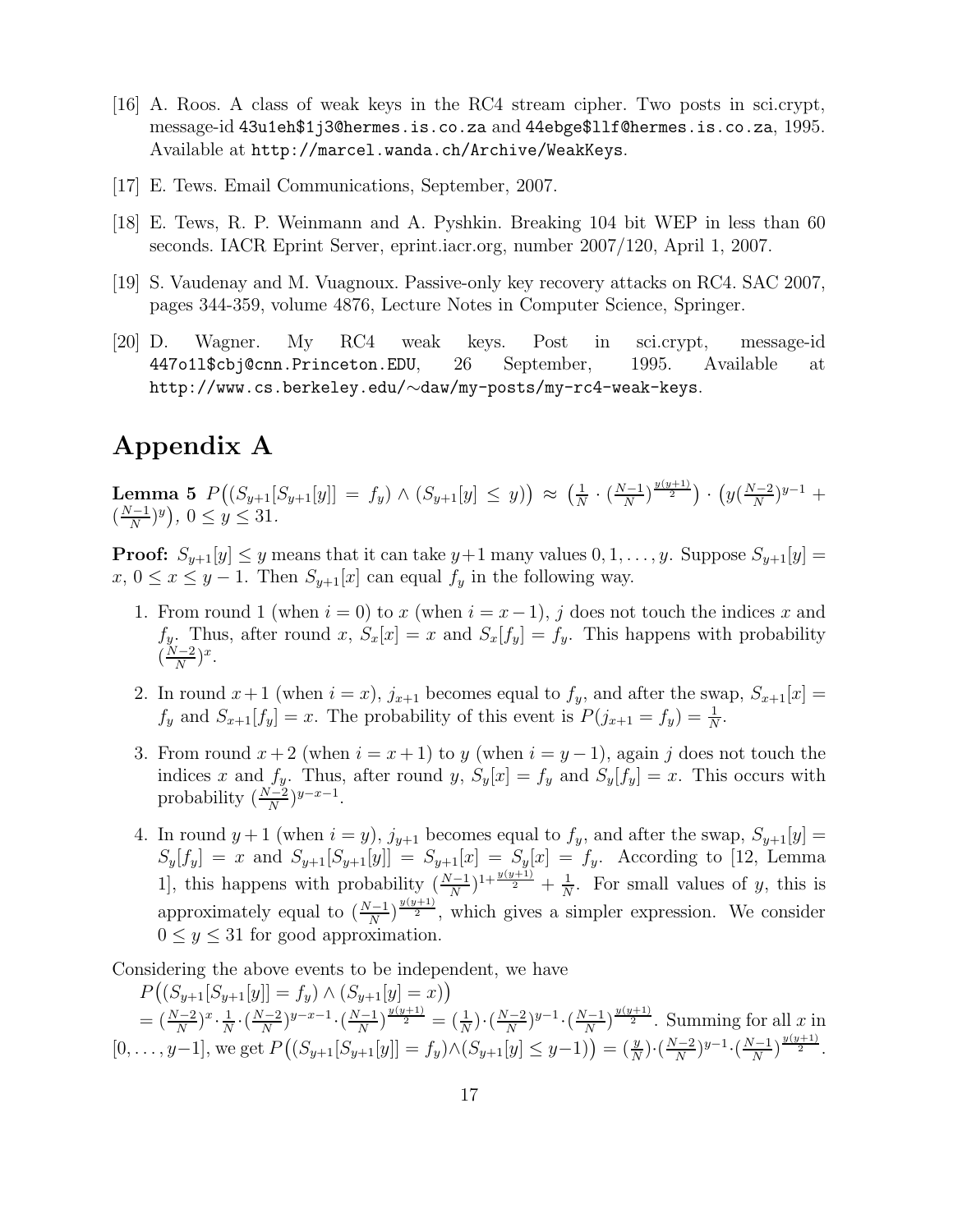If  $S_{y+1}[y] = y$ , then  $S_{y+1}[S_{y+1}[y]]$  can equal  $f_y$  in the following ways: (a)  $f_y$  has to be equal to y; this happens with probability  $\frac{1}{\lambda}$  $\frac{1}{N}$ , (b) index y is not touched by j in any of the first y rounds; this happens with probability  $\left(\frac{N-1}{N}\right)$  $\frac{N}{N}$ )<sup>y</sup>, and (c) in the  $(y + 1)$ -th round,  $j_{y+1} = f_y$  so that there is no swap; this happens approximately with probability  $\left(\frac{N-1}{N}\right)$  $\frac{N-1}{N}$ )<sup> $\frac{y(y+1)}{2}$ </sup> (as explained in Item 4 above). Hence,  $P((S_{y+1}[S_{y+1}[y]] = f_y) \wedge (S_{y+1}[y]] = f_y)$  $(y)\big) = \left(\frac{1}{N}\right)$  $\frac{1}{N}$ )  $\cdot$   $\left(\frac{N-1}{N}\right)$  $\frac{N-1}{N}$ )<sup>y</sup> · ( $\frac{N-1}{N}$  $\frac{y(y+1)}{N}$   $\frac{y(y+1)}{2}$ .

Adding the above two contributions (one for  $0 \leq S_{y+1}[y] \leq y-1$  and the other for  $S_{y+1}[y] = y$ , we get  $P((S_{y+1}[S_{y+1}[y]] = f_y) \wedge (S_{y+1}[y] \le y)) = (\frac{1}{N})$  $\frac{1}{N} \cdot \left(\frac{N-1}{N}\right)$  $\frac{y(y+1)}{N}$ ).  $\left(y\left(\frac{N-2}{N}\right)\right)$  $(\frac{N-2}{N})^{y-1} + (\frac{N-1}{N})$  $\frac{y-1}{N}$  $)^y$ .

**Lemma 6** Let  $p_r(y) = P((S_r[S_r[y]] = f_y) \wedge (S_r[y] \le r - 1)), 0 \le y \le N - 1, 1 \le r \le N$ . Then  $p_r(y) = \left(\frac{N-2}{N}\right)$  $\frac{N-2}{N}$ ) $p_{r-1}(y) + \frac{1}{N}$  $\frac{1}{N} \cdot \left(\frac{N-y}{N}\right)$  $\frac{N-y}{N}$ )  $\cdot$   $\left(\frac{N-1}{N}\right)$  $\frac{N-1}{N}$ )<sup> $\frac{y(y+1)}{2}$ +2r−3, 0  $\leq y \leq 31$ ,  $y+2 \leq r \leq N$ .</sup>

**Proof:** Then event  $((S_r[S_r[y]] = f_y) \wedge (S_r[y] \leq r-1))$ , where  $r \geq y+2$ , can occur in two mutually exclusive and exhaustive ways:  $((S_r[S_r[y]] = f_y) \wedge (S_r[y] \leq r - 2))$  and  $((S_r[S_r[y]] = f_y) \wedge (S_r[y] = r - 1)).$  We compute the contribution of each separately.

In the r-th round,  $i = r - 1 \notin \{0, \ldots, r - 2\}$ . Hence the event  $((S_r[S_r[y]] = f_y) \wedge$  $(S_r[y] \leq r-2)$  occurs if we already had  $((S_{r-1}[S_{r-1}[y]] = f_y) \wedge (S_{r-1}[y] \leq r-2))$  and  $j_r \notin \{y, S_{r-1}[y]\}.$  Thus, the contribution of this part is  $p_{r-1}(y) \cdot (\frac{N-2}{N})$  $\frac{(-2)}{N}$ ).

The event  $((S_r[S_r[y]] = f_y) \wedge (S_r[y] = r - 1))$  occurs if after the  $(r - 1)$ -th round,  $S_{r-1}[r-1] = r-1$ ,  $S_{r-1}[y] = f_y$  and in the r-th round (i.e., when  $i = r-1$ ),  $j_r = y$  causing a swap involving the indices y and  $r - 1$ .

- 1. We have  $S_{r-1}[r-1] = r-1$  if the location  $r-1$  is not touched during the rounds  $i = 0, \ldots, r-2$ . This happens with probability  $\left(\frac{N-1}{N}\right)$  $\frac{N-1}{N}$ )<sup>r-1</sup>.
- 2. The event  $S_{r-1}[y] = f_y$ , according to Proposition 1, happens with a probability  $\left(\frac{N-y}{N}\right)$  $\frac{N-y}{N}$ )  $\cdot$   $\left(\frac{N-1}{N}\right)$  $\frac{N}{N}\Big[\frac{y(y+1)}{2}+r-1\Big] + \frac{1}{N}$  $\frac{1}{N}$ . For small values of y, this is approximately equal to  $\left(\frac{N-y}{N}\right)$  $\frac{N-y}{N}$ )  $\cdot$   $\left(\frac{N-1}{N}\right)$  $\frac{N-1}{N}$ <sup>[ $\frac{y(y+1)}{2}$ +r−2]</sup> which gives a simpler expression. We consider  $0 \le y \le 31$ for good approximation.
- 3. In the r-th round (when  $i = r 1$ ),  $j_r$  becomes y with probability  $\frac{1}{N}$  $\frac{1}{N}$ .

Thus,  $P((S_r[S_r[y]]) = f_y) \wedge (S_r[y] = r - 1)) = (\frac{N-1}{N})$  $\frac{(N-1)}{N}$ )<sup>r-1</sup> · ( $\frac{N-y}{N}$  $\frac{(N-1)}{N}$  $\left(\frac{N-1}{N}\right)^{\left[\frac{y(y+1)}{2}+r-2\right]}$   $\cdot$   $\frac{1}{N}$  = 1  $\frac{1}{N} \cdot \left( \frac{N-y}{N} \right)$  $\frac{N-y}{N}$ )  $\cdot$   $\left(\frac{N-1}{N}\right)$  $\frac{y(y+1)}{2} + 2r - 3$ . Adding the above two contributions, we get  $p_r(y) = (\frac{N-2}{N})$  $\frac{N-2}{N}$ ) $p_{r-1}(y) + \frac{1}{N}$  $\frac{1}{N} \cdot \left(\frac{N-y}{N}\right)$  $\frac{N-y}{N}$ )  $\cdot$   $\left(\frac{N-1}{N}\right)$  $\frac{y(y+1)}{N}$  $\frac{y(y+1)}{2}$ +2r-3. The recurrence in Lemma 6 and the base case in Lemma 5 completely specify the

probabilities  $p_r(y)$  for all y in  $[0, \ldots, 31]$  and r in  $[y + 1, \ldots, N]$ .

Theorem 2 (Section 2): After the complete KSA,  $P(S_N[S_N[y]] = f_y) \approx \frac{y}{N}$  $\frac{y}{N} \cdot \left(\frac{N-1}{N}\right)$  $\frac{N-1}{N}$ ) $\frac{y(y+1)}{2}$ +2(N-2) +  $\frac{1}{N}$  $\frac{1}{N} \cdot \left(\frac{N-1}{N}\right)$  $\frac{N^{(y+1)}}{N}$ <sup>y(y+1)</sup> -y+2(N-1) + ( $\frac{N-y-1}{N}$  $\frac{-y-1}{N}$ )  $\cdot$   $\left(\frac{N-y}{N}\right)$  $\frac{(-y)}{N}$ ).